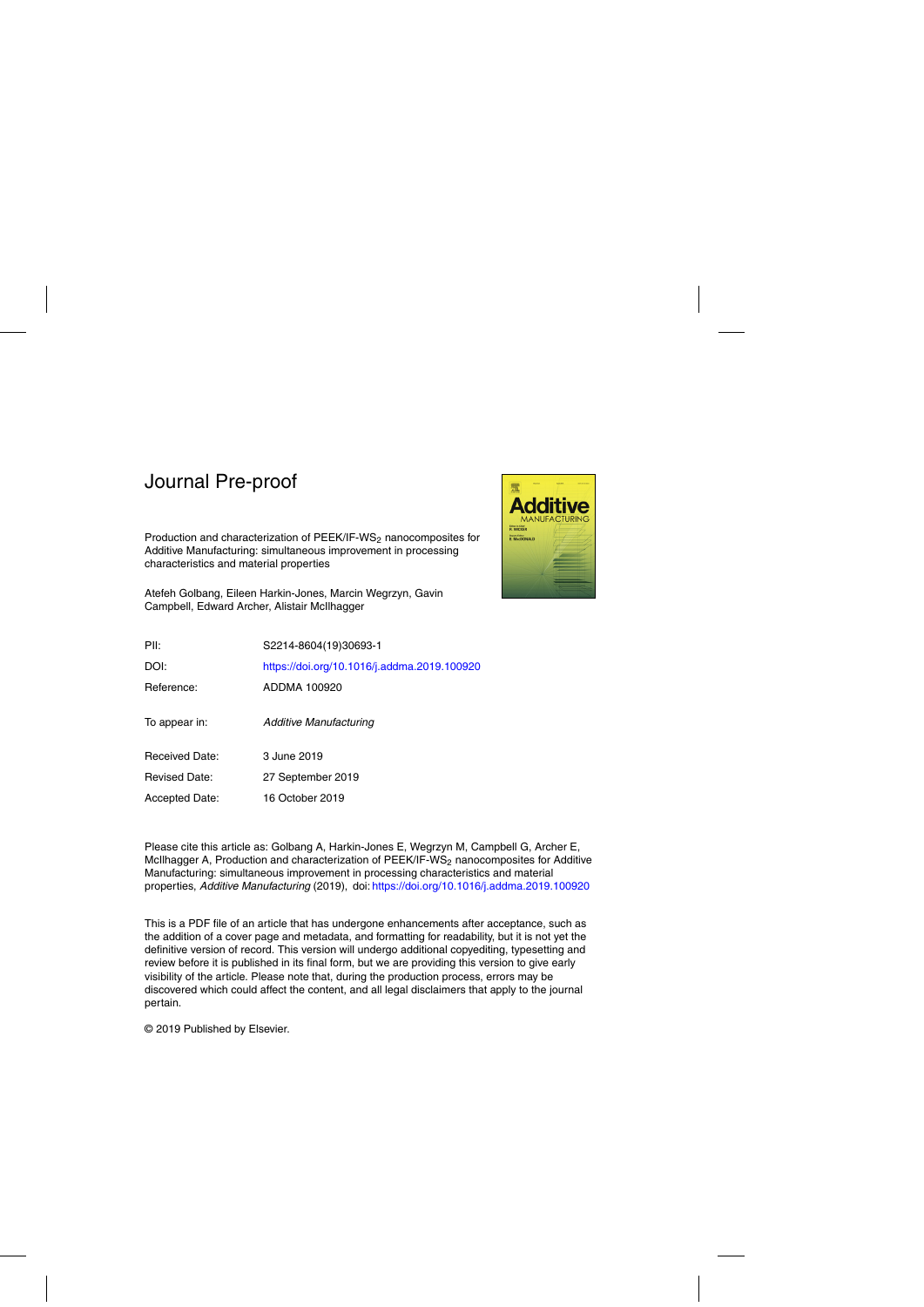**Production and characterization of PEEK/IF-WS<sup>2</sup> nanocomposites for Additive Manufacturing: simultaneous improvement in processing characteristics and material properties** 

Atefeh Golbang<sup>1</sup>, Eileen Harkin-Jones<sup>1\*</sup>, Marcin Wegrzyn<sup>1</sup>, Gavin Campbell<sup>2</sup>, Edward Archer<sup>1</sup>, Alistair McIlhagger<sup>1</sup>

<sup>1</sup> Ulster University + Jordanstown, BT37 0OB, Email: e.harkin-jones@ulster.ac.uk

<sup>2</sup> Bombardier Aerospace. 2 Airport Rd, Belfast BT3 9EU, UK

#### **Abstract**

Successful printing of high-performance material with suitable properties using additive manufacturing methods such as Fused Filament Fabrication (FFF) can create many advanced applications in industries. However, the high viscosity of high-performance polymers causes complications during the FFF process and reduces the final print quality. To overcome this challenge, Inorganic Fullerene Tungsten Sulphide (IF-WS2) nanoparticles are applied in this study to enhance the flowability of poly-ether-ketone-ketone (PEEK) without compromising its mechanical and thermal properties. In the first step, different loadings of IF-WS<sup>2</sup> nanoparticles are melt compounded with PEEK and the nanocomposites are characterized. SEM and EDX images of fractured surfaces indicate that a good dispersion of nanoparticles is achieved without any pre-treatment or pre-dispersion. A reduction in melt viscosity of 25%, and a simultaneous growth in storage modulus, crystallization and degradation temperature of about 60%, 53% and 100 °C is found with addition of  $2wt\%$  IF-WS<sub>2</sub> to PEEK, respectively. Ulster University ± Jordanstown, BT37 0QB, Email: e.harkin-jones@ulster.ac.uk<br>
Bombardier Aerospace. 2 Airport Rd, Belfast BT3 9EU, UK<br>
States<br>
States<br>
States<br>
States<br>
States<br>
States<br>
States<br>
States<br>
Dimining of high-perfo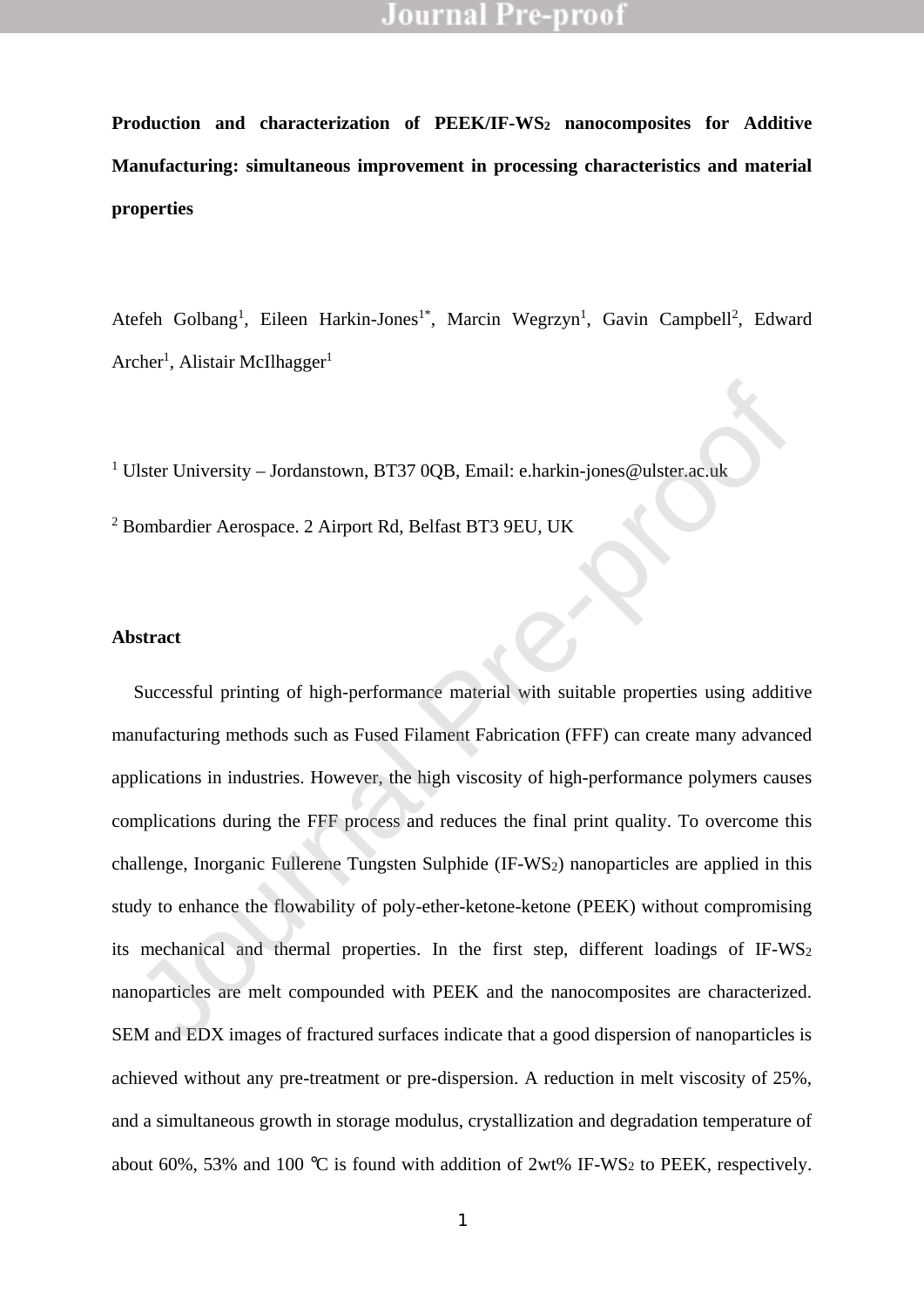This great achievement is mainly ascribed to the unique characteristics of IF-WS<sup>2</sup> nanoparticles, acting as both reinforcing and lubricating agents, indicated by a reduction in coefficient of friction. There is no significant increase of crystallization and melting temperatures with the addition of IF-WS<sub>2</sub> nanoparticles, which is beneficial in the FFF process. In the second step, the PEEK nanocomposite filaments are printed via FFF. The print quality and mechanical properties of the printed PEEK are also improved with the incorporation of IF-WS<sub>2</sub> nanoparticles. Hence, incorporation of IF-WS<sub>2</sub> nanoparticles into PEEK via melt compounding is an effective approach for the development of suitable high-performance engineering materials for FFF.

**Keywords:** Poly Ether Ether Ketone (PEEK); Inorganic Fullerene Tungsten Sulphide (IF-WS**2)**; viscosity; Fused filament fabrication (FFF); Additive Manufacturing (AM)

#### **1- Introduction**

 Fused filament fabrication (FFF) is a cost-effective additive manufacturing (AM) methods for producing complex thermoplastic parts. During the FFF process, a thermoplastic filament passes through a heated nozzle and a semi-liquid thermoplastic material is deposited onto a printing bed or a previous thermoplastic layer  $1-3$ . The zero-shear rate viscosity has a critical effect on filament extrusion during FFF because the semi-liquid thermoplastic polymer is forced through the nozzle at relatively low shear rates. If the polymer viscosity is too high then the back pressure on the filament is also high and this can cause buckling of the filament and no/reduced flow through the nozzle <sup>4,5</sup>. 52 nanoparoces. Hence, meorporation of  $F-Ws2$  nanoparticles into TEEN via in<br>mpounding is an effective approach for the development of suitable high-performant<br>gineering materials for FFF.<br>eywords: Poly Ether Ether Ketone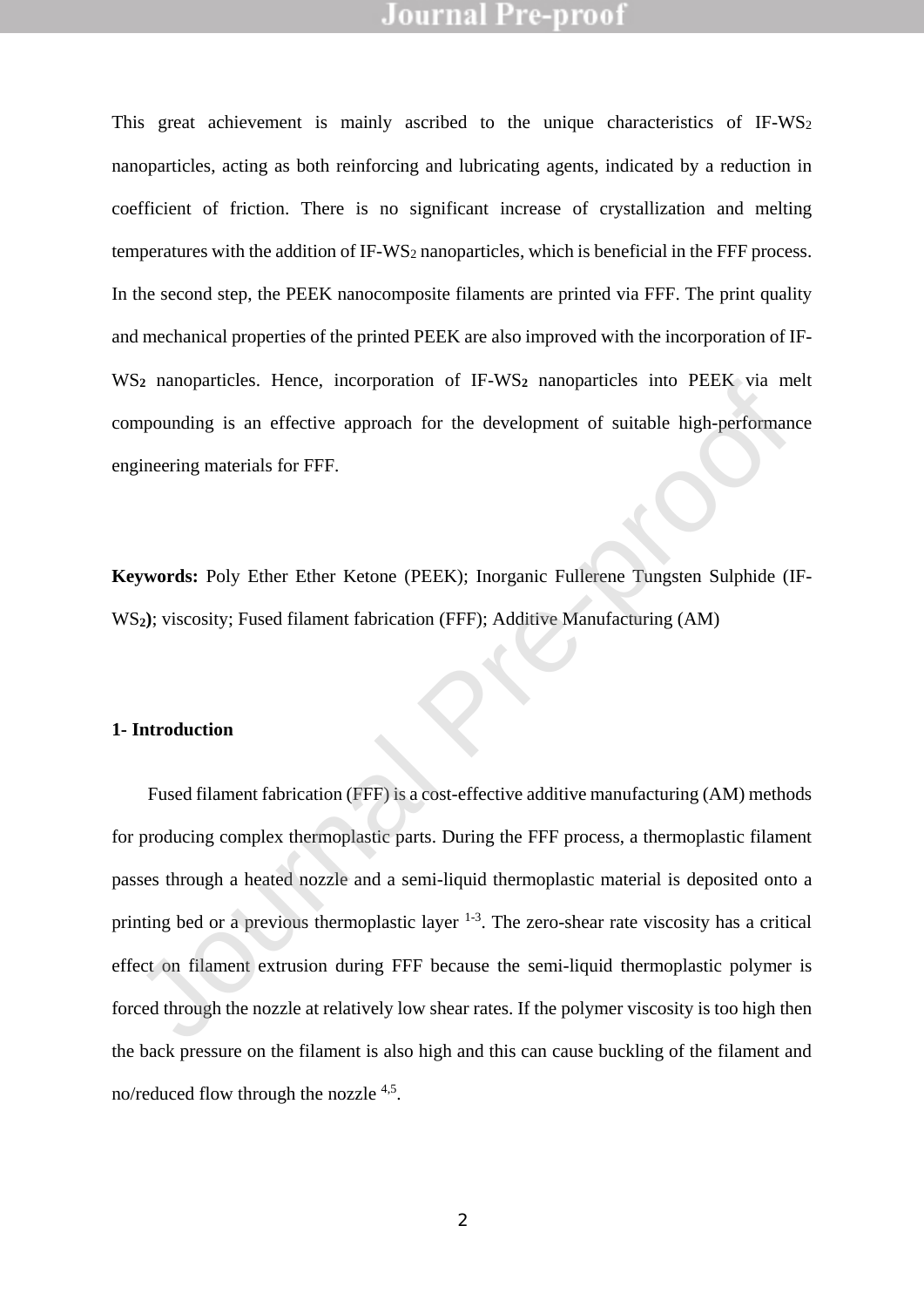Poor layer to layer adhesion is one of the main challenges of FFF which results in reduced mechanical properties. Polymer viscosity can have a great effect on bond formation and strength between the layers. Deposition of a low viscous material on top of a previously deposited layer can facilitate wetting between the layers and create a larger interface. Generally, the adhesion between the printed layers increases with decrease in melt viscosity, mainly due to higher polymer chain mobility and intermingling between the adjacent layers. Some studies suggest that in the case of semi-crystalline polymers, layer-layer bonding forms through both interdiffusion of chains (above the crystalline temperature) and co-crystallization. Hence, the rheology of the feed material is a determining factor in final quality and mechanical properties of parts produced via FFF <sup>6-9</sup>.

Some of the most commonly used materials in FFF consist of amorphous thermoplastics (e.g. ABS) and semi-crystalline polymers with low melting point (e.g. PLA) because they generally have good flowability. However, the final 3D printed part made from low viscosity polymers often fail in applications where high mechanical or thermal properties are required. Successful printing of high-performance material with suitable properties using additive manufacturing processes such as FFF can offer many advanced industrial applications. The high strength-to-weight ratio and superior properties of high-performance polymers compared to traditional thermoplastics, makes them a good candidate for replacing metals. Hence, customization of high-performance material to additive manufacturing is the key to providing a broad range of applications in industries such as aerospace, biomedical, robotics, electronics, transportation and telecommunications, etc. Currently, there is limited number of highperformance material commercially available for use in the FFF process and there is an evergrowing demand in this area  $^{7,8,10}$ . nne sutures suggest mat in the case of semi-crystalme proymers, layer-layer bonding for<br>ough both interdiffusion of chains (above the crystalline temperature) and co-crystallization<br>cough both interdiffusion of chains (abo

One high-performance material of significant interest is poly ether ether ketone (PEEK) which is a semi-crystalline polymer with excellent mechanical properties, thermal stability,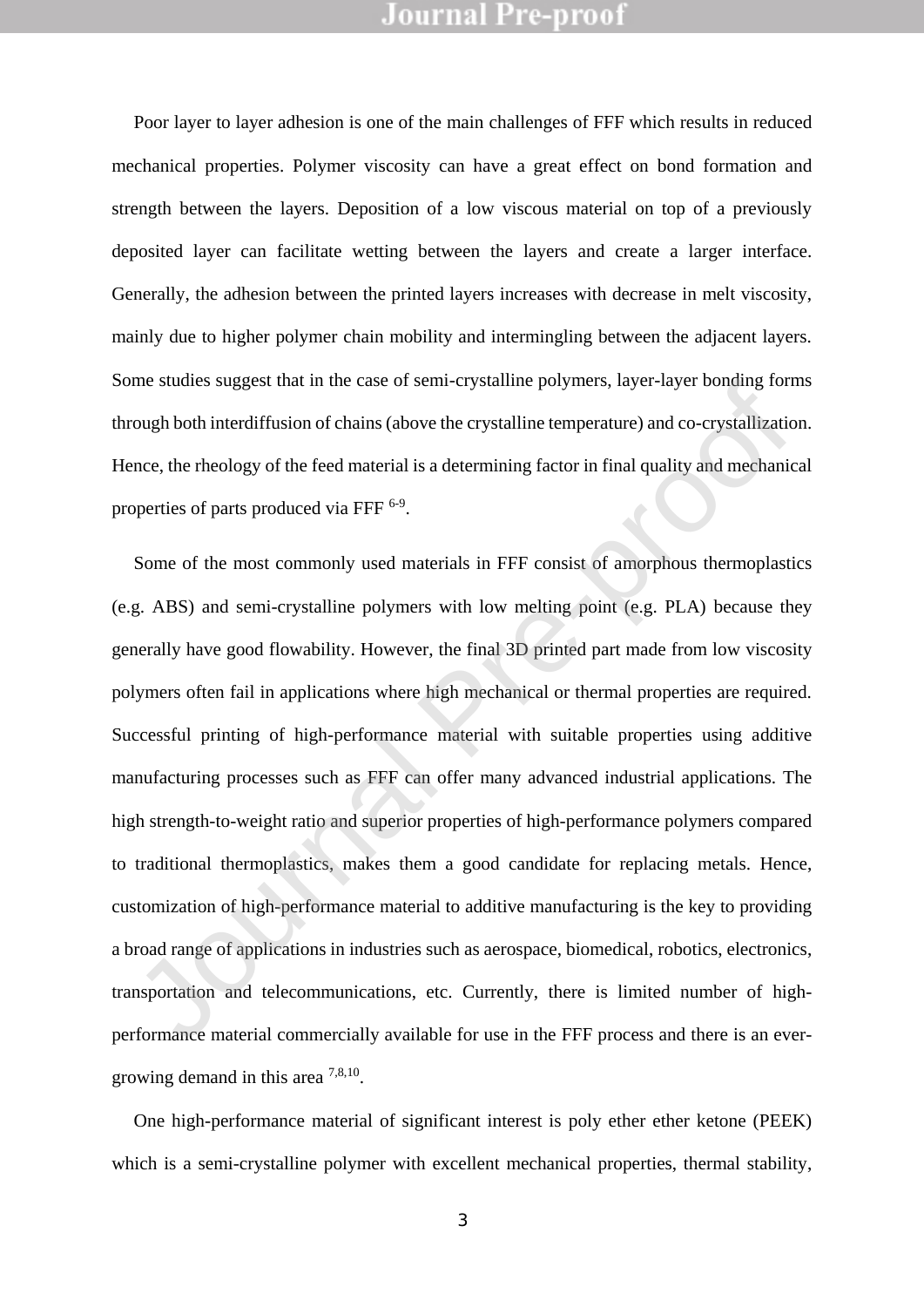chemical resistance and biocompatibility<sup>10</sup>. However, the high viscosity of PEEK causes challenges during FFF processing and adversely affects the final print quality. Generally, high temperatures are required to melt and reduce the viscosity of PEEK for printing. On the other hand, as PEEK cools down after deposition, its viscosity increases rapidly; this interrupts polymer interdiffusion and hence bond formation between the layers. Flow induced crystallization is also pronounced due to the high viscosity of PEEK which can increase the crystallization temperature, allowing the polymer to solidify at higher temperatures. This can have a negative impact on bond formation and adhesion strength between the layers <sup>6,11-13</sup>.

Traditionally, plasticisers or grades of PEEK with lower molecular weight are applied to reduce melt viscosity. However, the mentioned methods can also reduce the mechanical properties and therefore limit the applicability of the final product <sup>14,15</sup>. Hence, in order to make PEEK into a suitable feed material for FFF, it is essential to improve PEEK flowability without compromising its final mechanical properties.

Inorganic fullerene-like tungsten disulfide (IF-WS**2**) nanoparticles have recently attracted a lot of attention due to their exceptional mechanical, thermal, electrical and tribological properties originating from their chemical structure and unique multi-layered ROLRQDLNH morphology. IF-WS<sub>2</sub> nanoparticles are considered as superior solid lubricants which enhance the toughness and reduce the coefficient of friction (COF) of polymers  $16,17$ . Hou et. al. demonstrated that the coefficient of friction (COF) of PEEK/IF-WS**<sup>2</sup>** nanocomposite coatings decreases by 70% compared to that of pure PEEK with the addition of 2.5wt.% IF-WS<sup>2</sup> through solution mixing followed by aerosol-assisted deposition and post treatment at high temperatures <sup>18</sup>. Naffakh et. al. showed that the incorporation of 0.1wt.% IF-WS<sub>2</sub> in PEEK through solution mixing and ultra-sonication enhances the impact strength of PEEK by 20%. They also observed DLPSURYHPHQWLQRXQJVPRGXOXVZLWK addition of 2wt% IF-WS2, as a result of the reinforcing effect of these nanoparticles, and improvement in Standardon lemperature, anowing the polymer to solidity at higher lemperatures. This covera negative impact on bond formation and adhesion strength between the layers <sup>6,11-13</sup>. Traditionally, plasticisers or grades of PE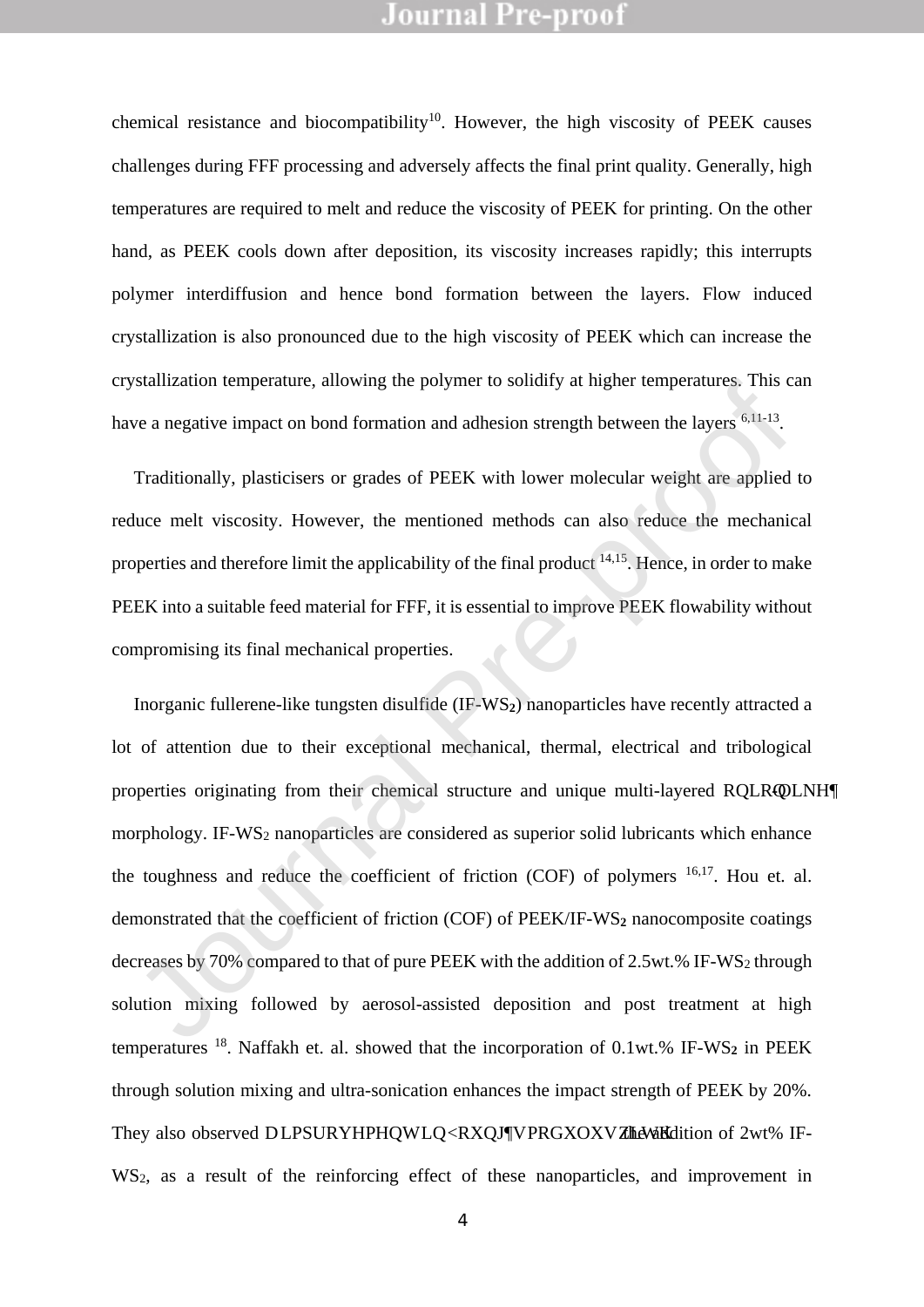crystallization in the presence of IF-WS<sub>2</sub><sup>19</sup>. The same authors also reported an improvement in the thermal stability of iPP/IF-WS<sub>2</sub> nanocomposites, of about 40 °C, and 60 °C in air and inert atmosphere, respectively. Combination of IF-WS2 nanoparticles with SWCNTs has been successful for improving SWCNT dispersion in thermoplastics, leading to higher glass transition temperature in addition to easier processability and lower cost  $20$ . However, a progressive drop in both viscosity and storage modulus was realized with increasing IF-WS**<sup>2</sup>** loading in SWCNT/PEEK nanocomposites <sup>21</sup>.

Another characteristic of IF-WS**<sup>2</sup>** nanoparticles which may be exploited in FFF is their high thermal conductivity  $2^2$ . It has been shown previously that enhanced heat transfer during melting and layer deposition in FFF, can improve layer to layer bonding between the deposited filaments<sup>23</sup>.

Based on the above discussion, the combined advantages of PEEK (as a high- performance polymer) and IF-WS<sup>2</sup> nanoparticles (as nano-additives with excellent reinforcing and lubricating effects), can offer new potential in the development of suitable feed material for FFF. In this work, melt compounded IF-WS**2**/PEEK nanocomposite filaments are produced and characterized through mechanical, thermal, tribological and rheological testing. No ball milling or pre-dispersion step is applied, and the nanoparticles are directly mixed with PEEK granules using a screw configuration designed in-house for excellent dispersion of nanoparticles. The viscoelastic behaviour and flowability of the material are evaluated and compared with unfilled PEEK, since these parameters affect the printability, layer to layer adhesion and ultimately the quality of the printed part. Finally, FFF is used to print the filaments into bars for evaluating the mechanical performance of the printed parts. The details of print quality of FFF printed PEEK/IF-WS<sub>2</sub> nanocomposites in comparison to that of pure PEEK are examined as an extension to this study and the results are to be published in a future. Laurentian and Haracterizic of IF-WS<sub>2</sub> nanoparticles which may be exploited in FFF is their hiernal conductivity <sup>22</sup>. It has been shown previously that enhanced heat transfer duriting and layer deposition in FFF, can im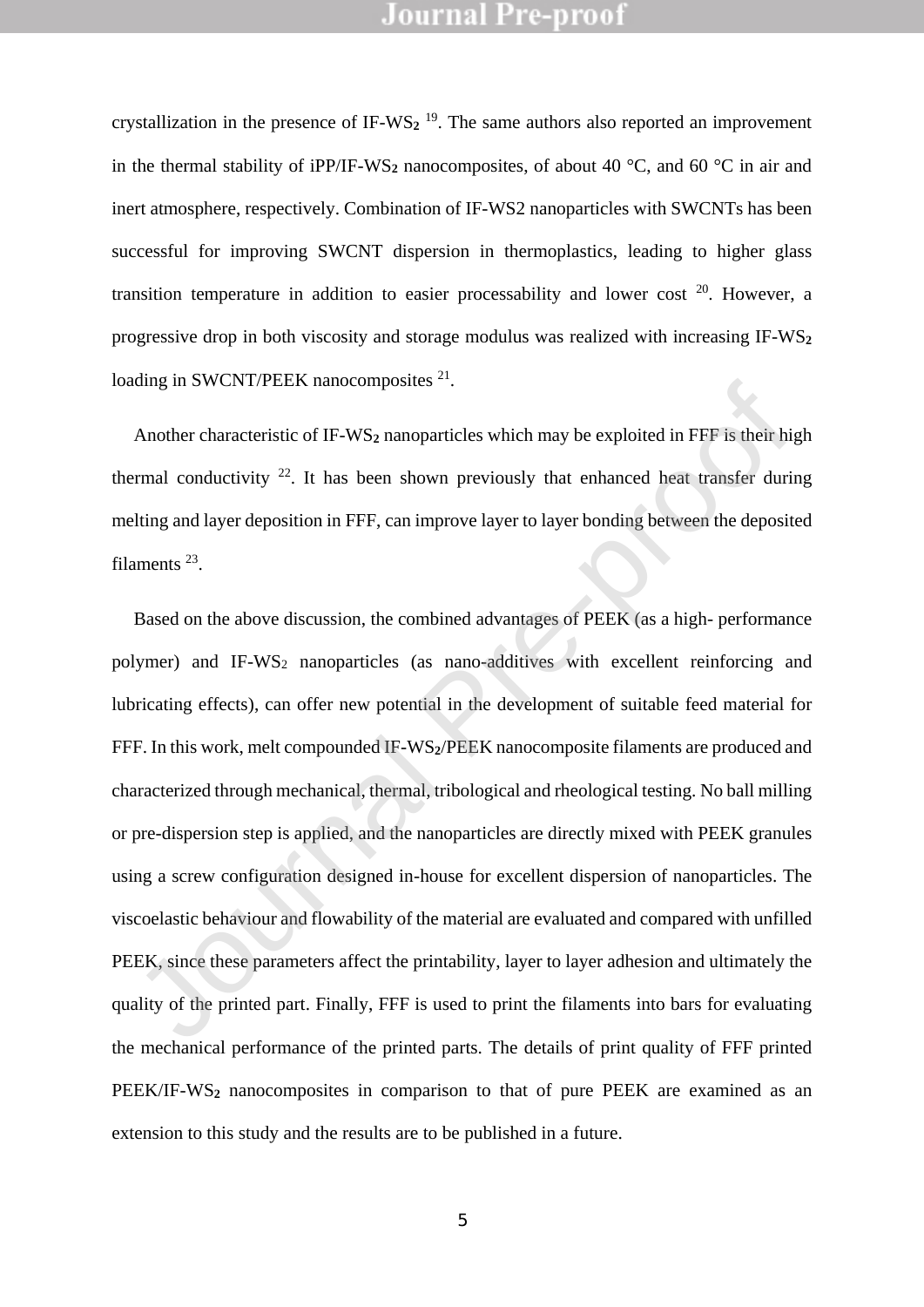#### **2. Materials and Methods**

### **2.1. Sample preparation**

Inorganic fullerene like Tungsten di-sulfide (IF-WS**2**) nanoparticles with a spherical shape and average diameter of about 80 nm were VXSSOLHGEBURIHVVRUDQTXL=KXWJURXSDW University of Exeter. The matrix used was a commercially available semi-crystalline poly HWKHU HWKHU NHWRQH 3((.\* VXSSOLHG E\9LFWUH[0Z§JPRO 7J§&

7P\$ $\&$  Various amounts of IF-WS<sub>2</sub> nanoparticles (0.5, 1 and 2wt%) were melt compounded with PEEK using a twin-screw extruder with 16 mm diameter, length to diameter ratio (L/D) of 40, and screw speed of 30 rpm to produce filaments with an average diameter of  $1.75 \pm 0.15$  mm. An extruder screw configuration designed in-house to enhance nanoparticle dispersion was utilized (Figure 1). The material flow is from left to right in the picture presented in Figure 1. The screw elements are composed of transporting elements (T) for forward conveying of extrudate, kneading elements  $(K)$  with  $90^{\circ}$ ,  $60^{\circ}$  and  $30^{\circ}$  twist angles for dispersion, and reverse screw element (R). The temperatures indicated in each zone of the extruder are as follows: 365, 395, 395, 395, 395, 395, 395, 395, 390, 385 °C. SEX Various amounts of IF-WS2 nanoparticles (0.5, 1 and 2wt%) were m<br>mpounded with PEEK using a twin-screw extruder with 16 mm diameter, length to diameter<br>io (L/D) of 40, and screw speed of 30 rpm to produce filaments wi

Figure 1 Screw design used for processing of PEEK/IF-WS<sub>2</sub> filaments

The flowability and thermal properties of the nanocomposite filaments were characterized using rheology, DSC and TGA. The filaments were then pelletized and processed into rectangular specimens through injection moulding (using a Haake MiniJet Pro injection moulding machine) for morphology characterization as well as mechanical and tribological testing. The temperature of the cylinder and mould were set at 400 °C and 260 °C for injection moulding. In addition, specimens with similar dimensions to the injection moulded samples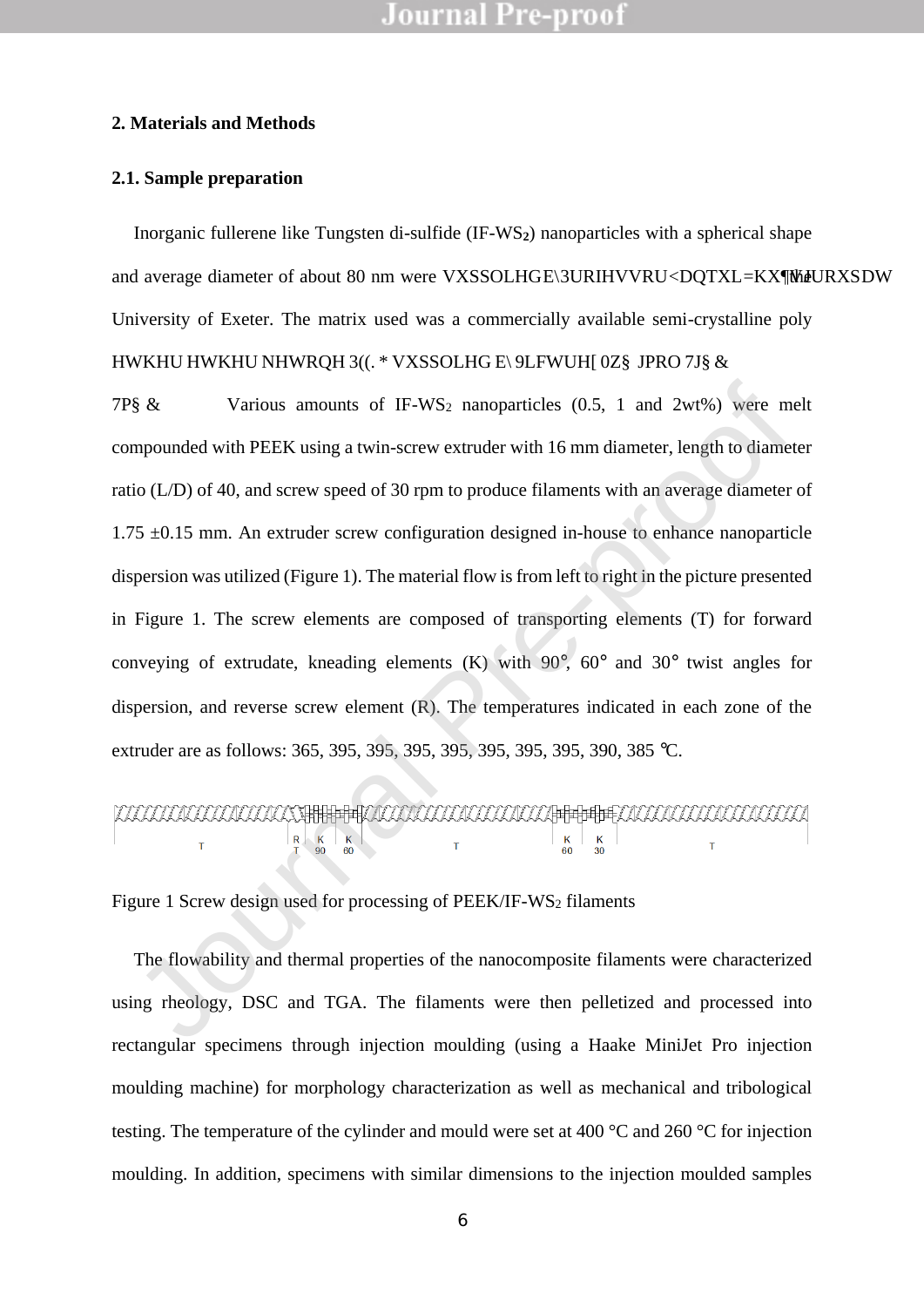were printed from the extruded filaments using FFF (Ultimaker) to comparing mechanical properties via DMA. The printing speed, building plate temperature, nozzle temperature and nozzle diameter were set at 40 mm/s, 260 °C, 400 °C and 2 mm, respectively. The build chamber was not heated for printing and the ambient environment temperature was 20 °C. The bed temperature was kept at constant temperature of 260 °C. To produce relatively uniform samples,  $\pm$ 45 $\degree$  raster orientation was applied. A comparison was made between the mechanical properties of the printed and the injection moulded samples.

#### **2.2. Characterization**

The fractured surfaces of the injection moulded specimens were gold coated and observed using a high resolution FEG SEM (HITACHI) equipped with EDX, operating at 30 kV and an intensity of  $9 \times 10^{19}$  A in order to assess IF-WS<sub>2</sub> nanoparticles dispersion in PEEK.

The impact strength of the injection moulded specimens was measured according to ISO 180:2000. Specimen dimensions were length =  $33 \text{ mm}$ , width =  $10 \text{ mm}$  and thickness =  $3 \text{ mm}$ , with a V-shape notch of tip radius  $= 0.25$  mm and depth  $= 2$  mm.

For evaluating the thermal stability of the nanocomposite filaments, a TA SDT Q600D thermogravimetric analysis (TGA) machine was used at a heating rate of 10 °Cmin-1 under nitrogen. The average sample mass was 10 mg.

The crystallization and melting behaviour of the nanocomposite filaments were investigated using a TA-Instrument Q1000 differential scanning calorimetry. The samples of approximately 5 mg weight, were sealed in aluminium pans and a heating-cooling-heating cycle between 20 to 400 °C at 10 °C/min in standard mode was applied. **EVWDOOLQLWA**s calculated from the crystallization peak, as shown by Tradif et  $al^{24}$ . 2.2. Characterization<br>
The fractured surfaces of the injection moulded specimens were gold coated and observing a high resolution FEG SEM (HITACHI) equipped with EDX, operating at 30 kV and<br>
ensity of  $9 \times 10^{19}$  A in or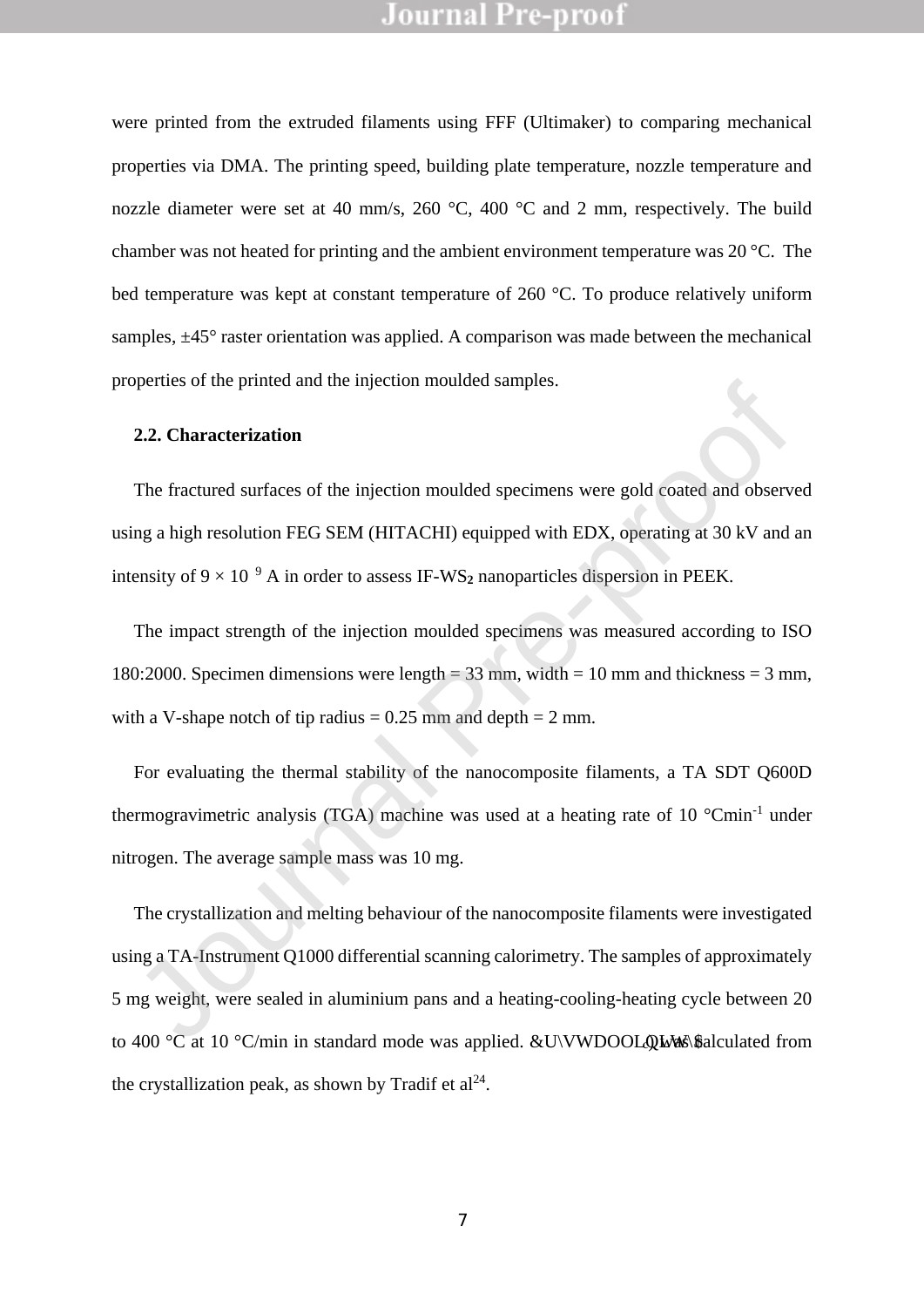Dynamic shear tests were carried out for PEEK nanocomposite pellets at 400 °C with a shear amplitude of 1% (which is in the linear viscoelastic region) using a AR 1000 rheometer with a parallel plate system (25 mm diameter and 0.75 mm gap).

The dynamic mechanical performance of the injection moulded and 3D printed nanocomposite samples was studied using a Mettler TA800 DMA. Rectangular shaped samples of  $19.5 \cdot 10 \cdot 4 \text{ mm}^3$  were placed in a single cantilever clamp. The measurements were performed in the bending mode via single cantilever at a frequency of 1 Hz, with a heating rate of 2 °C/min from 25 °C to 260 °C.

The static and dynamic frictional properties of injection moulded nanocomposite samples were investigated based on ASTM D1894. ASTM52100 was used to perform micro-scale abrasion tests with the use of a TE-66 micro-scale abrasion equipment (Phoenix Tribology Ltd, UK) as demonstrated by Sampaio et.  $al<sup>25</sup>$ . rformed in the bending mode via single cantilever at a frequency of 1 Hz, with a heating rat  $2$  °C/min from  $25$  °C to  $260$  °C.<br>The static and dynamic frictional properties of injection moulded nanocomposite sample<br>re-i

The print quality of the 3D printed samples was visually examined using an Olympus Microscope with a magnification of 10.

### **3. Results and Discussion**

### **3.1. Specific Mechanical Energy (SME)**

 The Specific Mechanical Energy (SME) for compounding of PEEK and IFWS**2**/PEEK nanocomposite samples is calculated based on equation 1 and presented in figure 2 as a function of IF-WS2 wt%. SME in kW/kg per hr, represents the mechanical energy for extrusion of a unit mass of compound per hour (m).

$$
SME = (P x % T x RPM_{running} / RPM_{max})/m \qquad eq (1)
$$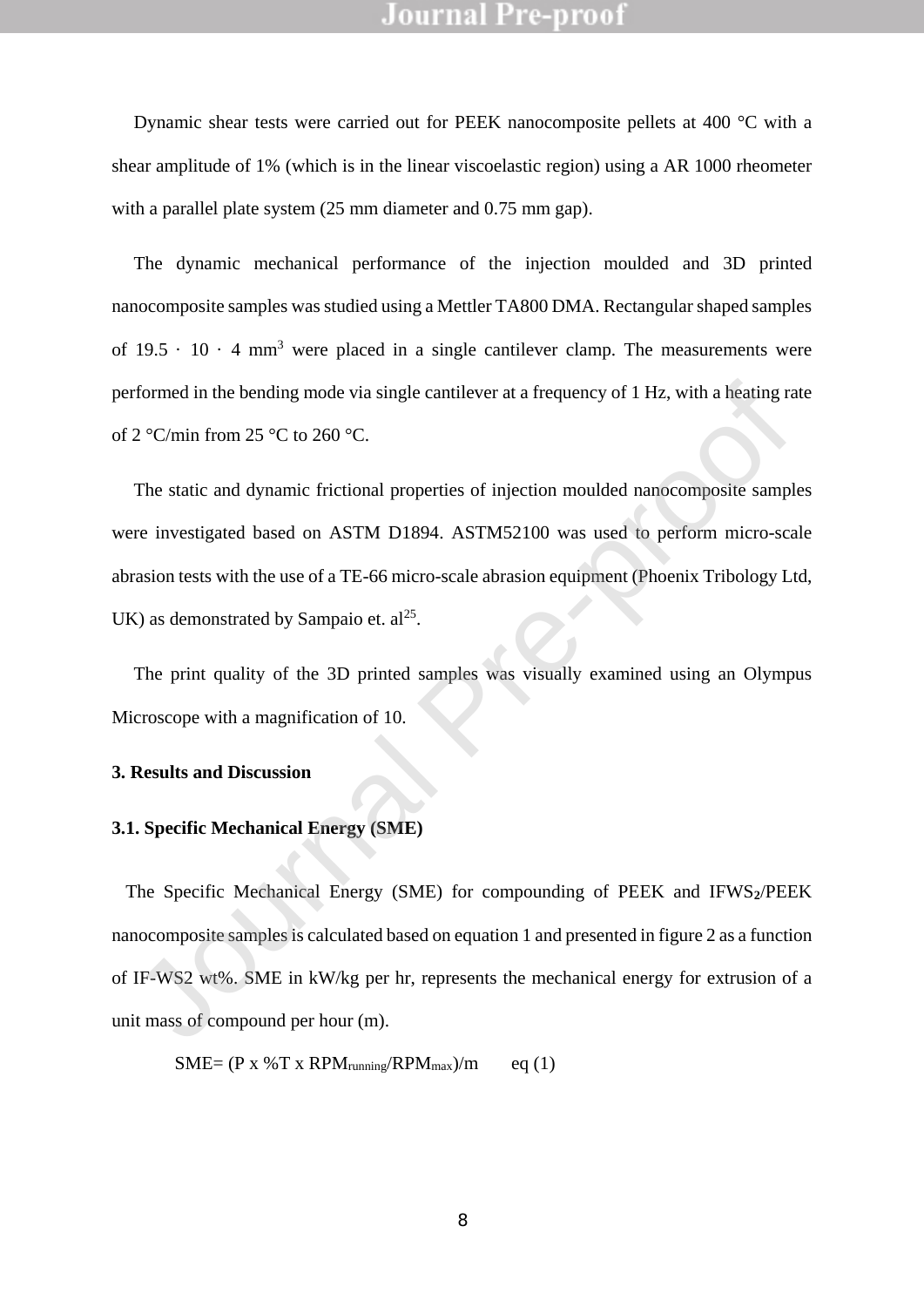Where P is the applied motor power in kW, %T is the percentage of running torque used of the maximum allowable torque, RPMrunning is the actual screw speed of the extruder and RPMmax is the maximum screw speed of the extruder.

As illustrated, the SME for PEEK decreases with the incorporation of IF-WS2 nanoparticles, perhaps due to the lubricating effect of these nanoparticles which reduces the viscosity of the melt. This also indicates favourable characteristics for the FFF process since extrusion back pressures and filament buckling should reduce<sup>26</sup>.



Figure 2 Specific Mechanical Energy (SME) for compounding of PEEK and IFWS2/PEEK nanocomposites

#### **3.2. Scanning Electron Microscopy (SEM)**

The morphology of PEEK/IF-WS**<sup>2</sup>** nanocomposites with different nanoparticle loading is shown in the SEM images in Figure 3a, b and c. The EDX mapping and spectrum for the PEEK nanocomposite sample containing 0.5wt% IF-WS<sup>2</sup> is also presented in figure 3d and e to demonstrate the elemental composition of the nanocomposite. <sup>0.65</sup><br>
<sup>0.65</sup><br>
<sup>0.65</sup><br>
<sup>0.65</sup><br>
<sup>0.65</sup><br>
<sup>1.7</sup>WS2 wt<sup>8</sup><sup>5</sup><br>
<sup>1.5</sup><br> **Pure 2 Specific Mechanical Energy (SME) for compounding of PEEK and IFWS<sub>2</sub>PEI<br>
nocomposites<br>
2. Scanning Electron Microscopy (SEM)<br>
The morphology of PEEK** 

The IF-WS**<sup>2</sup>** nanoparticles appear as white spots in the SEM images, with quasi-spherical shape and dimensions ranging from about 50 nm to about 200 nm which is in the range of the as-received material. This means that the nanoparticles have been dispersed homogeneously inside the PEEK matrix through melt blending, without any pre-dispersion or pre-treatment step. The low tendency for agglomeration in these samples can be attributed to the unique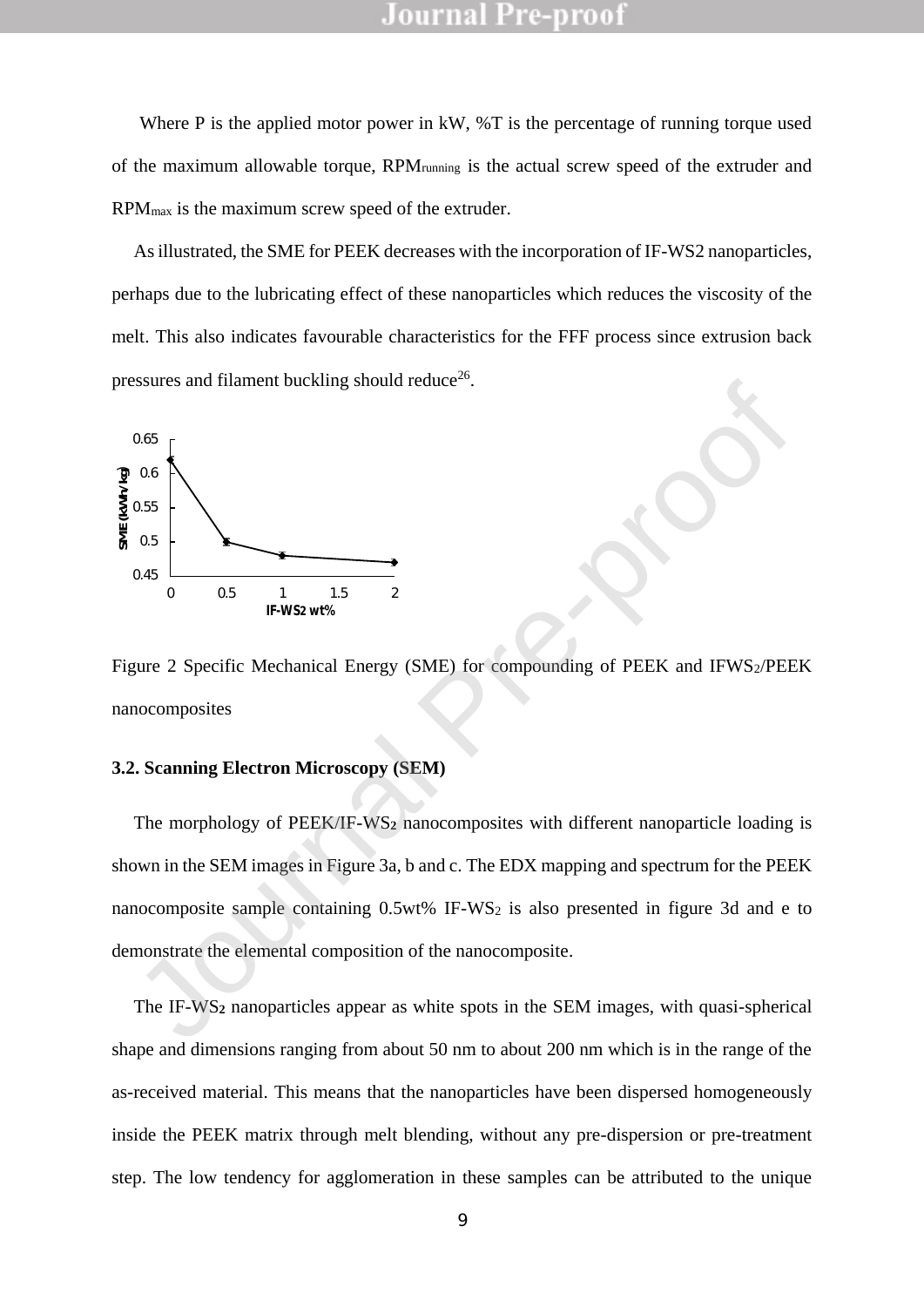microstructure of IF-WS**<sup>2</sup>** nanoparticles which leads to exceptional lubricating behaviour during processing, resulting in a more uniform nanoparticle dispersion.

Also apparent from the SEM images is that the mechanism of fracture toughness in the nanocomposite samples is mainly nanoparticle debonding, some particle pull-out (especially in the case of samples with 0.5 and 2wt% IF-WS**2**), as well as plastic void growth, followed by shear deformation in the polymer matrix<sup>27</sup>.

The various colours in the EDX mapping and the peaks in the EDX spectrum, represents carbon (C), oxygen (O), tungsten (W), sulphur (S) elements. The peaks representing gold (Au) and palladium (Pd) elements exist as a result of coating performed on the samples.



Figure 3 SEM images of PEEK nanocomposites containing a) 0.5wt%, b) 1wt% c) 2wt% IF-WS2, d) EDX mapping and e) EDX analysis of sample containing 0.5wt% IF-WS<sub>2</sub>

#### **3.3. Fracture Toughness**

It is observed from the data presented in figure 4 that the impact strength of PEEK is generally increased with the addition of IF-WS**<sup>2</sup>** nanoparticles, which is good for potential applications for IF-WS**2**/PEEK nanocomposites where any reduction in toughness would not be acceptable.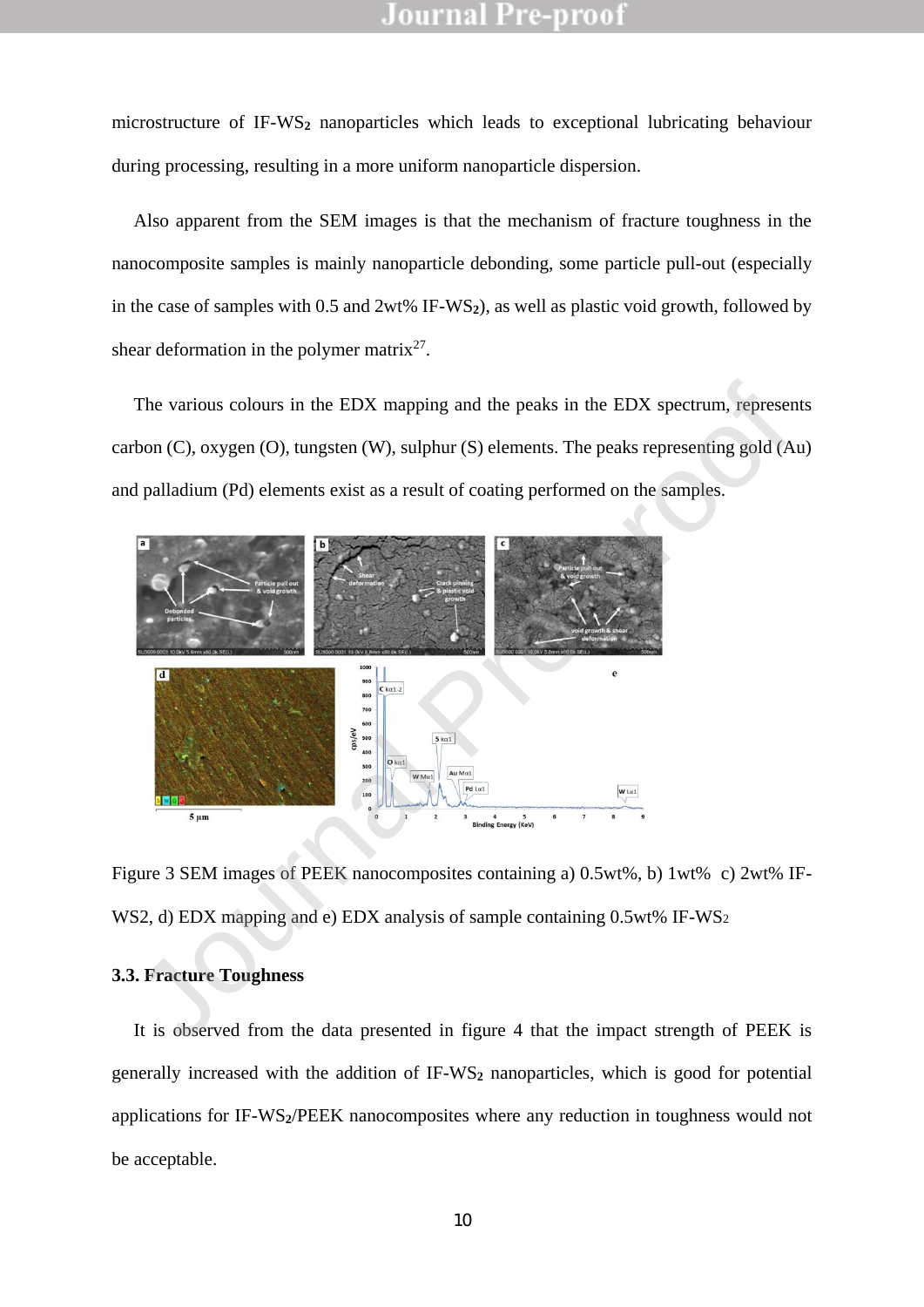The sample containing 1wt% IF-WS**<sup>2</sup>** has the maximum improvement in impact strength. Therefore, it can be presumed that there is better nanoparticle dispersion and therefore higher filler-polymer interaction in this sample as a result of the larger surface area between the filler and the matrix for load transfer and consequently, higher impact strength. The decreased impact strength in the sample with 2wt% IF-WS**<sup>2</sup>** may be due to an increased tendency for agglomeration in this sample. This trend is confirmed in the SEM images (figure 1); there is more particle de-bonding in the 1wt% nanocomposite sample as compared to the other two nanocomposite samples, whereas, some particle pull-out (indicated by holes with similar size to that of the particles on the fracture surface) is visible in the  $0.5$  and  $2wt\%$ . EEK F-WS<sub>2</sub> nanocomposites, which is indicative of weaker filler-polymer interaction. Interfacial debonding relieves the constraint in the polymer matrix and allows plastic deformation, thus increasing the toughness. This explains the maximum toughness  $v_a$   $\sim$  at 1wt% IF-WS<sub>2</sub><sup>19,27,28</sup>. **IF-WS2 (WEST)**<br> **IF-WS2 (WEST)** Journal dependation of IF-WS2/PEEK nanocomposite samples with similar and protection.<br> **IF-WS2 (WEST)**<br> **IF-WS2 (WEST)** Journal Pre-professor is visible in the 0.5 and 2wt%). FEEK F-W<br>
moco



Figure 4 Impact strength of PEEK samples containing various amounts of IF-WS<sub>2</sub>

#### **3.4. Thermal Properties**

Changes in the rmal degradation of IF-WS<sub>2</sub>/PEEK nanocomposite samples with temperature are illustrated in figure 5. The thermal stability of the nanocomposites increases with increase in nanofiller content as a result of high thermal resistivity of IF-WS<sub>2</sub> nanoparticles. However, at 2wt% IF-WS**<sup>2</sup>** loading, the enhancement in thermal stability is smaller; most probably due to some degree of nanoparticle agglomeration in this sample.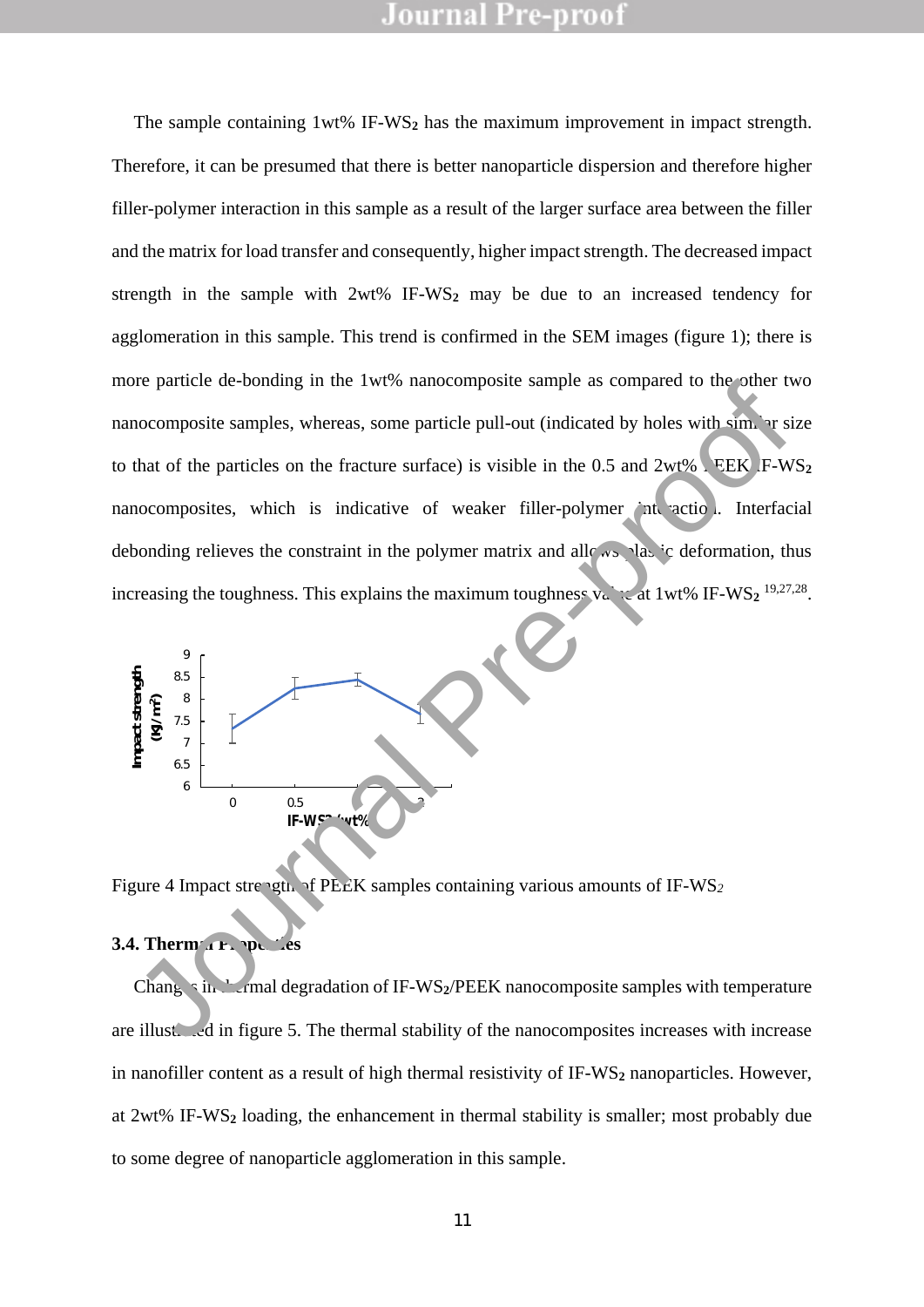Figure 5 Variation of sample weight with temperature for PEEK samples with 0, 0.5, 1 and 2wt% IF-WS*<sup>2</sup>*

The crystallinity of the PEEK samples increases with addition of IF-WS<sub>2</sub> na<sub>noparticles</sub>, as illustrated in figure 6a. The crystallization degree initially increases up to 1  $vt\%$  IF-WS2 addition and then declines slightly with further addition of  $IF - V'S<sub>2</sub>$ , perhaps due to agglomeration of NPs in the  $2wt\%$  IF-WS<sub>2</sub> sample. Any increase in the crystallization temperature of a polymer due to the nucleation effect  $\alpha$  added particles can be a disadvantage in FFF because it results in less time for poly  $\sim$  chain diffusion and bond formation between the layers <sup>19,24</sup>. However, in this work the is only a 1  $\degree$ C increase in in the crystallization temperature with the addition of IF- $\sqrt{S_2}$  nanoparticles (figure 6b), which is not a significant change. It is worth noting that, there was also no obvious change in the PEEK melting point with the incorporation of  $I^{\dagger}$ -WS<sub>2</sub> nanoparticles. The crystallinity of the PEEK samples increases with addition of IE-WS<sub>2</sub> m opan Hes, a<br>ustrated in figure 6a. The crystallization degree initially increases (1 to 1 ye8 IE-WS<br>dition and then declines slightly with furthe



Figure 6 a) changes in crystallinity  $(\%)$  and b) crystallization temperature vs IF-WS<sub>2</sub> content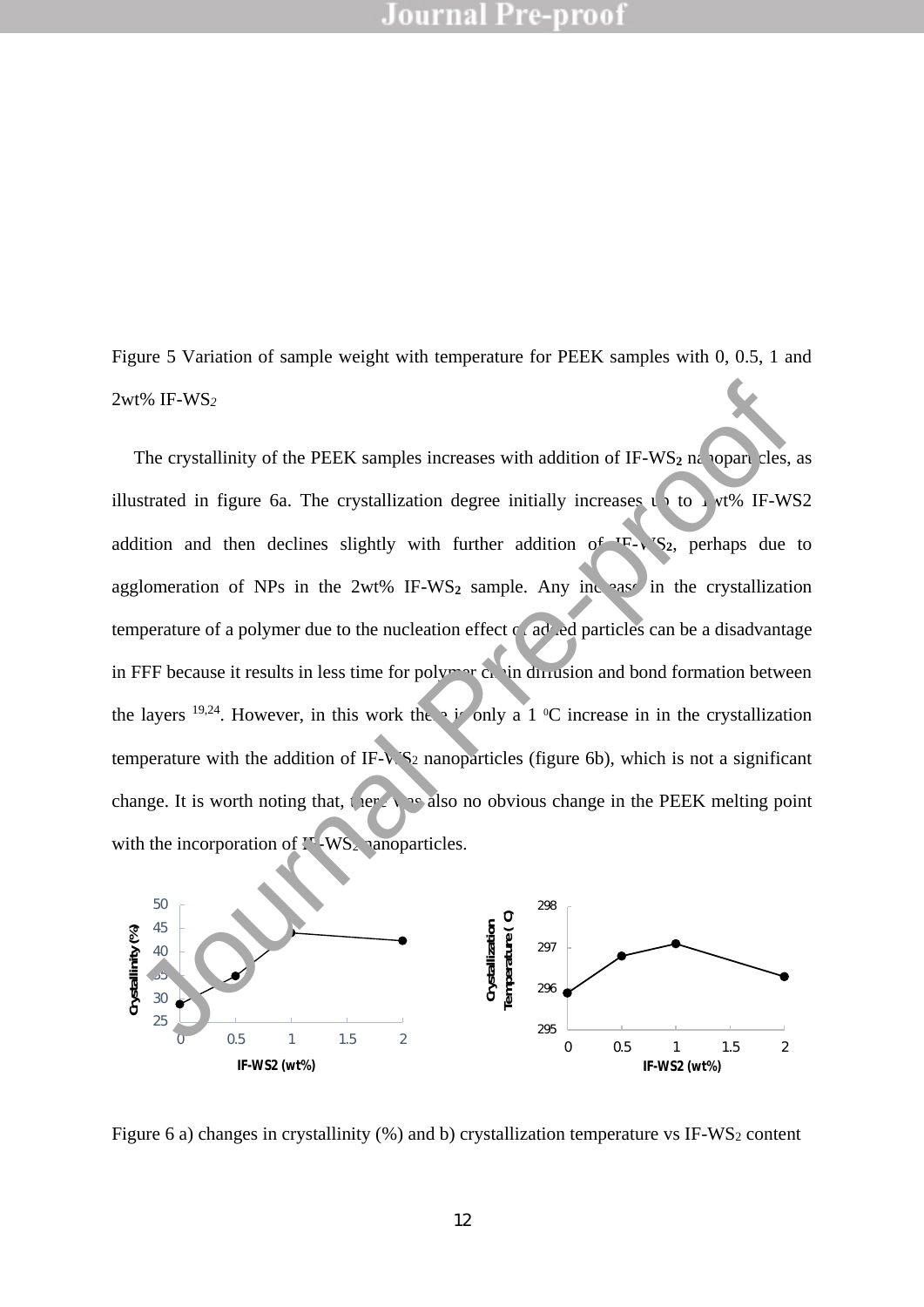The enhancement in crystallinity of PEEK in the presence of IF-WS<sub>2</sub> nanoparticles can be mainly ascribed to the lubricating effect of IF-WS<sup>2</sup> nanoparticles which facilitate polymer chain movement and therefore crystal growth through diffusion and arrangement of polymer chains with higher lengths  $29,30$ .

#### **3.5. Tribology**

The coefficient of friction (static and dynamic), as well as wear rate of the nanocomposite samples were measured to confirm the lubricant effect of the IF-WS<sub>2</sub>. As depicted in figure 7 a and b, addition of IF-WS<sub>2</sub> nanoparticles reduces both coefficients of friction and wear rate of PEEK. Unfilled PEEK exhibits a static CoF of around 0.23 that reduces by  $10\%$  with the addition of 1.0wt % IF-WS<sub>2</sub>. Additionally, the wear rate of PEEK decreases by about 50% by incorporating 2.0wt% IF-WS<sub>2</sub>. It is believed that, the spherically shape  $\lfloor$  IF-WS<sub>2</sub> nanoparticles can roll between the surfaces similarly to ball-bearing  $\epsilon$  exists, etc. ctively decreasing the coefficient of friction as evidenced by tribological st results. On the hand, it is discussed that the outstanding tribological properties observed in IF-WS<sub>2</sub> thermoplastic nanocomposites is due to various mechanisms such as viding, rolling and outer layers exfoliating/peeling of the IF-WS<sub>2</sub> nanoparticles, which result in the primation of a tribo-film<sup>16,31</sup>. mples were measured to confirm the lubricant effect of the IF-WS<sub>2</sub>. As depicted, Tigure<br>and b, addition of IF-WS<sub>2</sub> nanoparticles reduces both coefficients of friction a dwe, Trace<br>EEK. Unfilled PEEK exhibits a static CoF

Figure 7 a) Static and dynamic coefficient of friction and b) wear rate for PEEK samples containing different loadings of IF-WS<sup>2</sup>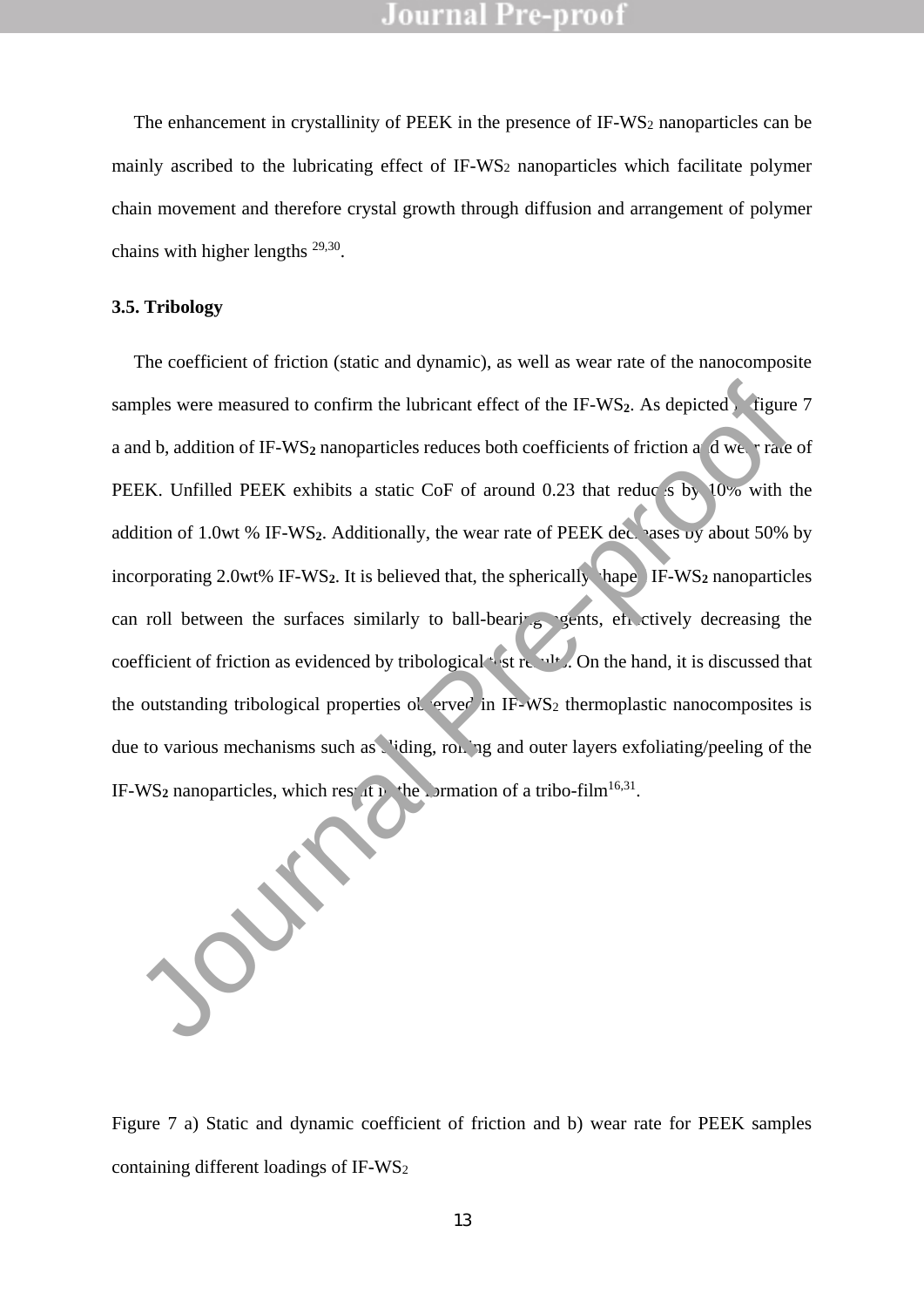#### **3.6. Rheology**

Changes in shear viscosity with shear rate for PEEK and PEEK/IF-WS**<sup>2</sup>** nanocomposite samples are illustrated in figure 8. There is initially an increase in viscosity with the addition of 0.5wt% IF-WS**<sup>2</sup>** in comparison with the unfilled PEEK, but then a progressive reduction of viscosity is observed with further addition of IF-WS<sub>2</sub>. For example, at a shear rate of 0.1  $s^{-1}$ , there is around a 25% reduction in shear viscosity of PEEK with the addition of 2wt% IF-WS**2**. The difference in viscosity of samples becomes less pronounced in the higher-shear rate range.

The observed reduction in viscosity at low shear rates with increase in I<sup>T</sup>-WS<sub>2</sub> content differs from the typical behaviour expected for polymer/nanoparticle nanoe  $\rho$  ites, in which generally grows with increase in nanofiller concentration. This different behaviour may be related to the lubricating effect of the IF-WS<sub>2</sub> nanoparticles (as demonstrated by tribological tests), resulting in polymer chain slippage across the smooth surface of quasi-spherical IF-WS<sub>2</sub> nanoparticles, hence improving the flow of the po<sup>t</sup> mer the applied shear rate<sup>21</sup>. **QRWKHU UHDVRQ IRU WKH GURS** Poss<sup>i</sup> ility of higher heat transfer in the samples containing 1 and 2wt% IF-WS2 due to higher thermal conductivity of these nanoparticles in comparison to pure  $PEEK^{22}$ . is difference in viscosity of samples becomes less pronounced in the higher-shear atte range.<br>The observed reduction in viscosity at low shear rates with increase in  $\Gamma$  WS. contents from the typical behaviour expected fo

Figure 8 shear viscosity versus shear rate for PEEK samples containing different amounts of IF-WS<sup>2</sup>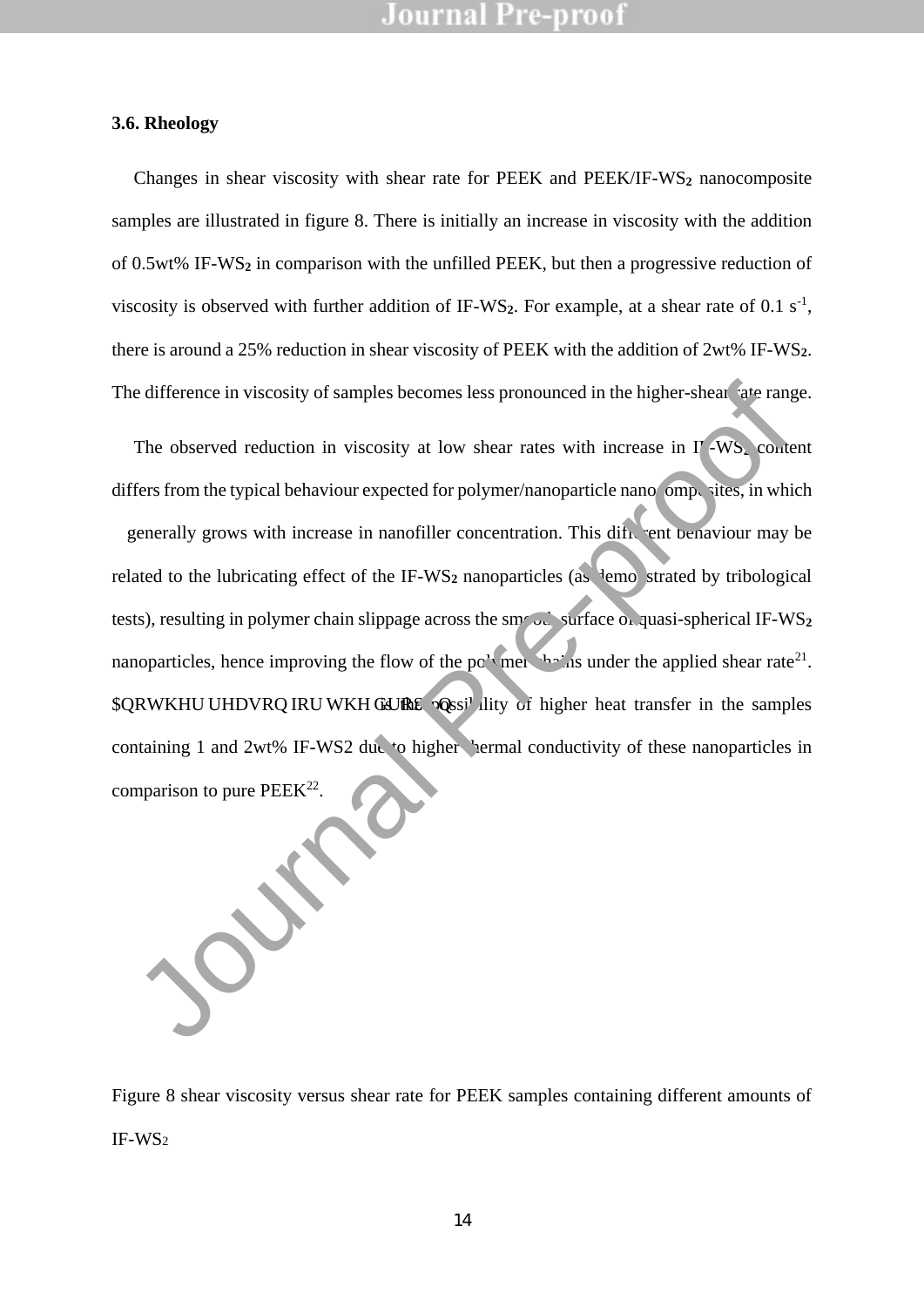The shear thinning behaviour observed for all the nanocomposites will improve polymer flow through the liquefier and the nozzle during FFF at shear rates lower than  $10 s<sup>-1</sup>$  which may occur at the low deposition rates and high nozzle diameters required for PEEK extrusion. More importantly, the reduction in zero shear viscosity (i.e. shear viscosity at very low shear rates) can contribute to layer to layer adhesion improvement through enhanced chain mobility and diffusion across the interface<sup>7</sup> . Hence, the nanocomposites containing 1 and 2wt% IF-WS**<sup>2</sup>** should perform better in FFF than pure PEEK in terms of mechanical properties in the zdirection.

#### **3.7. Dynamic Mechanical Analysis (DMA)**

#### 7KHKD**Q**/KWRDJR@QWDQ/WDQRMHWRQR@Q

printed samples with different IF-WS<sub>2</sub> loading as a function of  $t_{\text{t}}$  nperature, at fixed frequency (1 Hz) are presented in figures 9 and 10. In addition, the values of sto age modulus at 120 °C DQGJODVVWUDQVLWLRQWHPSHUDWXU<sup>V</sup>7JE. WHERQWDQYSHDDNed and printed samples are compared and presented in T<sub>c</sub> le 1.

The storage modulus generally increases vith the addition of IF-WS<sub>2</sub> nanoparticles, especially below the glass transition temperature region. However, the enhancement of storage modulus for the samples prepared via injection moulding is higher in comparison with 3D printing (Table 1). The bserved difference can be due to higher packing density and perhaps improved nanop, ticle lispersion due to the applied pressure during injection moulding. Enhanced crystallinity as a result of lower cooling rate during injection moulding may be another reason for the observed difference. During printing, the layers are exposed to a room temperature environment and since the layer thickness is relatively small, the cooling rate is generally faster than in the case of injection moulded samples with mould temperature of 260 °C. When cooling rate is higher, there is not enough time for the polymer chains to align and The proof of the samples are set of the same of the same of the same of the real of the real of the real of the real of the real of the real of the real of the real of the real of the real of the same pre-produced with dif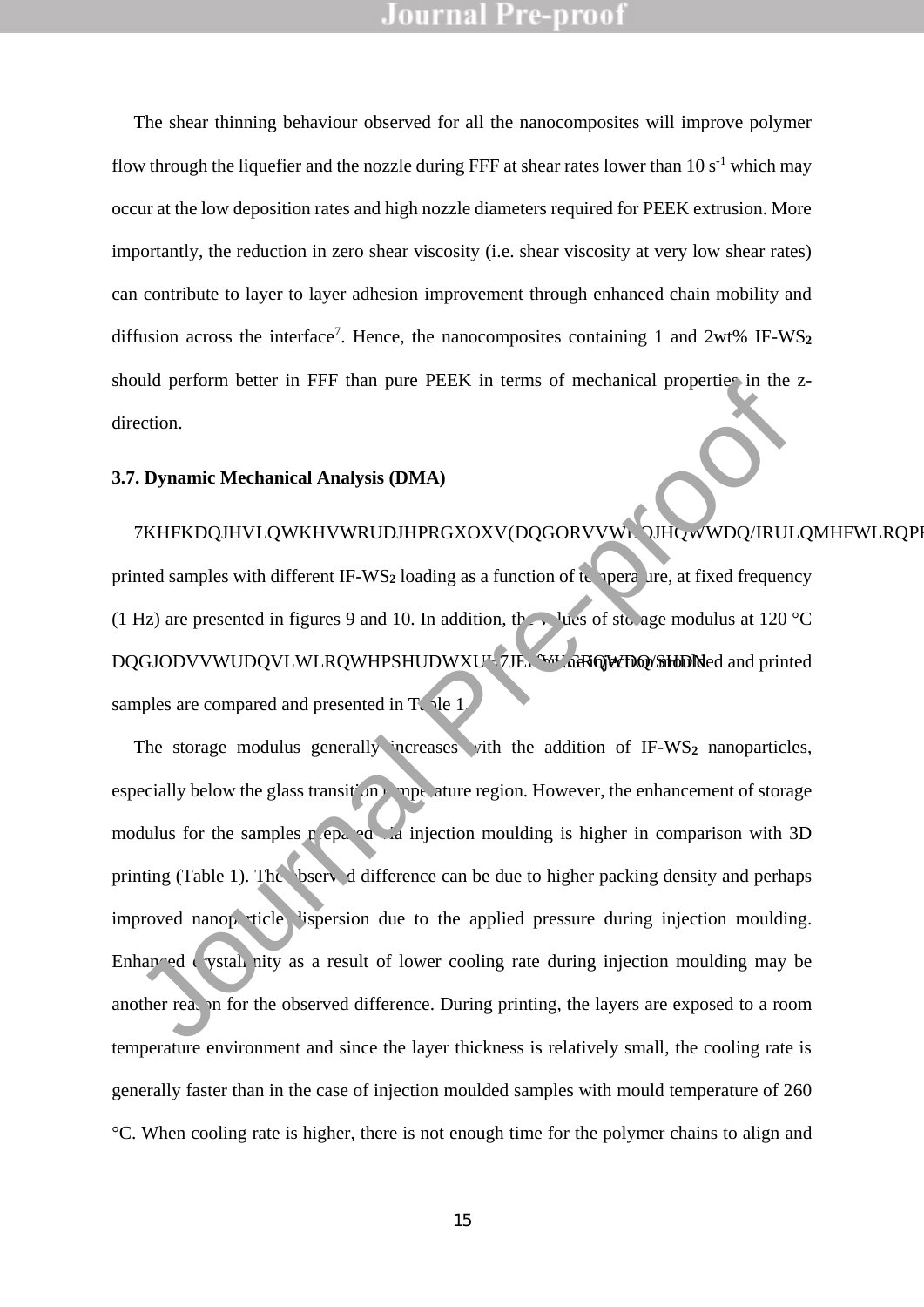pack to form perfect crystals. Hence, the lower increment in (• for the printed nanocomposites can be attributed to higher free volume and imperfect crystals in these samples  $32$ .

Figure 9 Storage modulus (( $\cdot$  DQG/RVVWDQJHQWWDQ/YVWHPSHUDV XUL RULQMHFWLRQPF PEEK samples

Figure 10 Storage modulus (( $\cdot$  LQG RV V WDQJHQW WDQ/YV WHPSHUDWXUH IRU SULQWHG 3( samples

A key objective  $\zeta^*$  this work was to improve the printability and performance of PEEK in FFF by incorporation  $\sigma$  I EWS2 nanoparticles into the PEEK. It is interesting to see that with only 1.0  $v_1$ <sup>0</sup>  $v_2$ <sup>1</sup>  $\alpha$ <sup>1</sup>  $\alpha$ <sup>1</sup>  $\alpha$  of IF-WS2 nanoparticles in PEEK the FFF sample modulus has exceeded the modulus of the unfilled injection moulded PEEK by 9%. EEK samples<br>
JEK samples<br>
JEK samples<br>
JEK samples<br>
JEK samples<br>
A key objective C. Thu, work was to improve the printability and performance of PEEK<br>
Thy incorrection of the unfilled injection moulded PEEK the FFF sample

)URPWKHWDQ/FXUYHVDQGWKHLQIRUPDWLRQSURYLGHGLQ7DEOHLWLVQRWHGW transition temperature is dependent not only on the amounts of IF-WS<sup>2</sup> nanoparticles, but also the method of sample preparation. For the injection moulded samples, there is a shift of around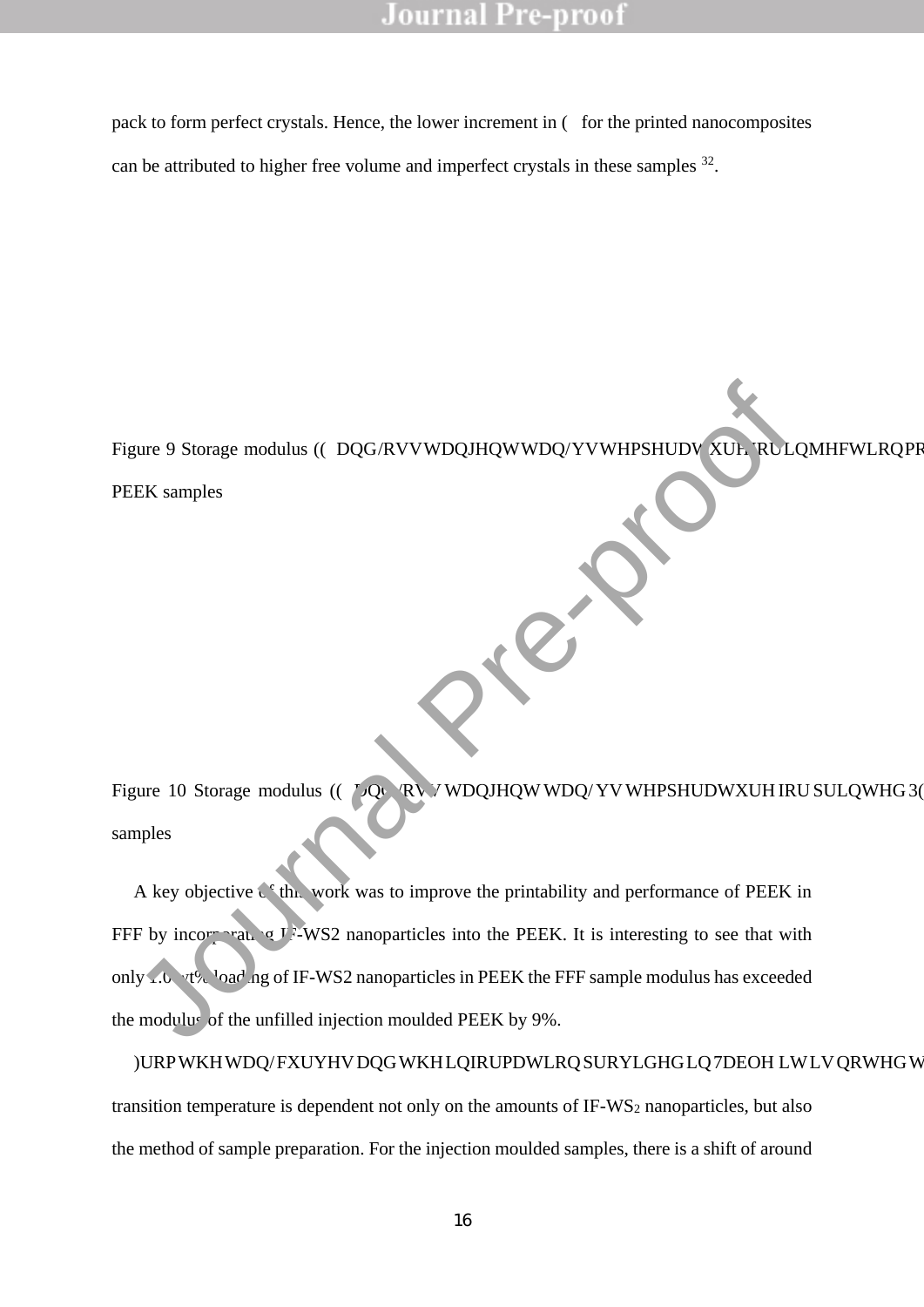9 °C in T<sub>g</sub> towards higher temperatures for the nanocomposite sample with 1wt% IF-WS<sub>2</sub> compared to pure PEEK, while there is no noticeable change in the position of  $T_g$  for the other two nanocomposite samples. This may be due to the improved nanoparticle dispersion in the 1wt% IF-WS<sup>2</sup> sample, which can result in enhanced NP-polymer interactions. Also, the HWHQVLRQRIWKHWDQ/SHDNWRKLJKHUWHPSHUDWXWHMHdMKHEW,pansion of relaxation time during the glass transition, which supports the idea of an interphase with polymer chain mobility different from that of the bulk polymer. The increment in Tg in this sample is remarkable, considering that no mechanical or chemical pre-dispersion s, p was applied in this work and the nanoparticles were directly mixed with PEEK granules  $19$ 

<span id="page-17-0"></span>

| ) originer chain modifity different from that of the buik polymer. The increment in Eq. in this                                                                                                      |            |                            |                      |            |                           |                  |  |  |
|------------------------------------------------------------------------------------------------------------------------------------------------------------------------------------------------------|------------|----------------------------|----------------------|------------|---------------------------|------------------|--|--|
| ample is remarkable, considering that no mechanical or chemical pre-dispersion s. p was                                                                                                              |            |                            |                      |            |                           |                  |  |  |
| applied in this work and the nanoparticles were directly mixed with PEEK gran. <sup>1</sup> es <sup>19</sup>                                                                                         |            |                            |                      |            |                           |                  |  |  |
| The larger area of the WDQ/FXUYHIRUWKHVDPSOHVFRQW'DL OLQJ MOGZAW also                                                                                                                                |            |                            |                      |            |                           |                  |  |  |
| be linked to the lubricating behaviour of IF-WS <sub>2</sub> nanoparticle, $\frac{1}{k}$ on ting chain mobility                                                                                      |            |                            |                      |            |                           |                  |  |  |
| during relaxation (i.e. glass transition), resulting in higher energy $\Box$ ping.                                                                                                                   |            |                            |                      |            |                           |                  |  |  |
| Table 1 Comparison between E [and Tg of injection [not d] d and 3D printed PEEK samples                                                                                                              |            |                            |                      |            |                           |                  |  |  |
|                                                                                                                                                                                                      |            | Injection Moulded Sar ples |                      |            | <b>3D Printed Samples</b> |                  |  |  |
| IF-WS2 $(wt\%)$                                                                                                                                                                                      | $E$ [(GPa) | *E $[{\rm E} \, \phi(%)]$  | $\overline{fg}$ (°C) | $E$ [(GPa) | *E $E \{E \phi($ %)       | Tg $(^{\circ}C)$ |  |  |
| $\overline{0}$                                                                                                                                                                                       | 1.97       |                            | 161                  | 1.88       | $\overline{\phantom{a}}$  | 160              |  |  |
| 0.5                                                                                                                                                                                                  | 2.06       | 4.6                        | 161                  | 1.94       | 3.19                      | 157              |  |  |
| $\mathbf{1}$                                                                                                                                                                                         | 2.3(       | 19.3                       | 170                  | 2.15       | 14.36                     | 157              |  |  |
| $\overline{2}$                                                                                                                                                                                       | 3.4        | 59.4                       | 162                  | 2.29       | 21.8                      | 157              |  |  |
| % increase in E. of in -WS2/PEEK nanocomposite samples in respect to that of unfilled PEEK                                                                                                           |            |                            |                      |            |                           |                  |  |  |
| For the <sup>2</sup> D printed samples, there is a slight reduction of glass transition temperature in the<br>nanocomposite samples compared to pure PEEK. Since there is no applied pressure during |            |                            |                      |            |                           |                  |  |  |

For the <sup>3</sup>D printed samples, there is a slight reduction of glass transition temperature in the nanocomposite samples compared to pure PEEK. Since there is no applied pressure during printing and the cooling rate is higher, the packing density of polymer chains is expected to be lower. Hence, the lubricating action of IF-WS<sub>2</sub> nanoparticles can be accommodated by higher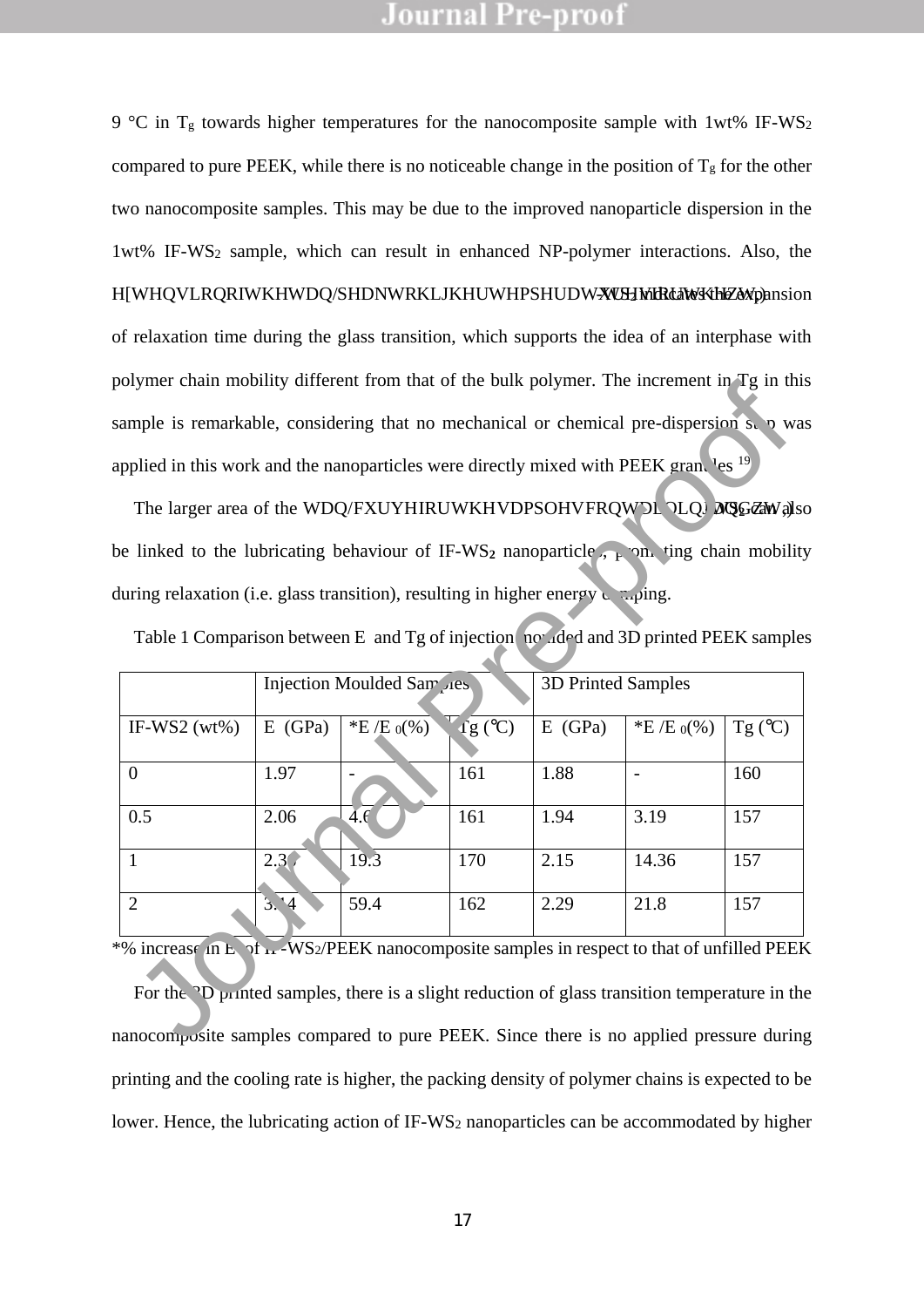free volume in the printed samples which results in enhanced polymer chain mobility and consequent reduction of the glass transition temperature <sup>33</sup>.

The next stage of this study will be focus on optimization of FFF printing parameters to further enhance the mechanical properties of printed IF-WS**2**/PEEK nanocomposites.

#### **3.8. FFF printing**

The print quality of samples was checked under a microscope as illustrated in figure 11. There are some non-uniformities and voids visible (circled) in the unfilled PEEK samples. However, there are fewer visible lines and voids in the sample containing 1 and  $2wt\%$  IF-WS<sub>2</sub>, and the layers seem to have merged more effectively which can be ascribed to etter onding of layers due to lower viscosity and possibly higher thermal conductivity in these samples. Hence, it is believed that the print quality generally improves with addition of  $IF-WS<sub>2</sub>$ nanoparticles. EVERTHAND TO THE MORE THAN THE SERVIDE CONSIDERATION OF THE MORE CONSIDERATION OF THE MORE CONSIDERATION OF THE MORE CONSIDERATION OF THE MORE CONSIDERATION OF THE MORE CONSIDERATION OF THE MORE CONSIDERATION OF THE MORE C

Figure 11 print quality of PEEK sam<sub>p</sub>les containing 0, 0.5, 1 and 2wt% IF-WS<sub>2</sub> from left to right, respectively.

#### **Conclusion**

In this work, PEEK nonocomposites with 0.5, 1 and  $2wt\%$  IF-WS<sub>2</sub> loading are fabricated to suit additive manufacturing of high-performance material by combining the useful characteristics of both organic and inorganic material. The good dispersion of  $IF-WS<sub>2</sub>$ nanoparticle inside the PEEK matrix (observable in the SEM images) through melt blending using a twin-screw extruder is mainly ascribed to the low tendency of IF-WS<sub>2</sub> nanoparticles for agglomeration, good filler-polymer interaction and the lubricating effect of these nanoparticles as indicated by a reduction in wear and friction of PEEK/IF-WS<sub>2</sub> nanocomposites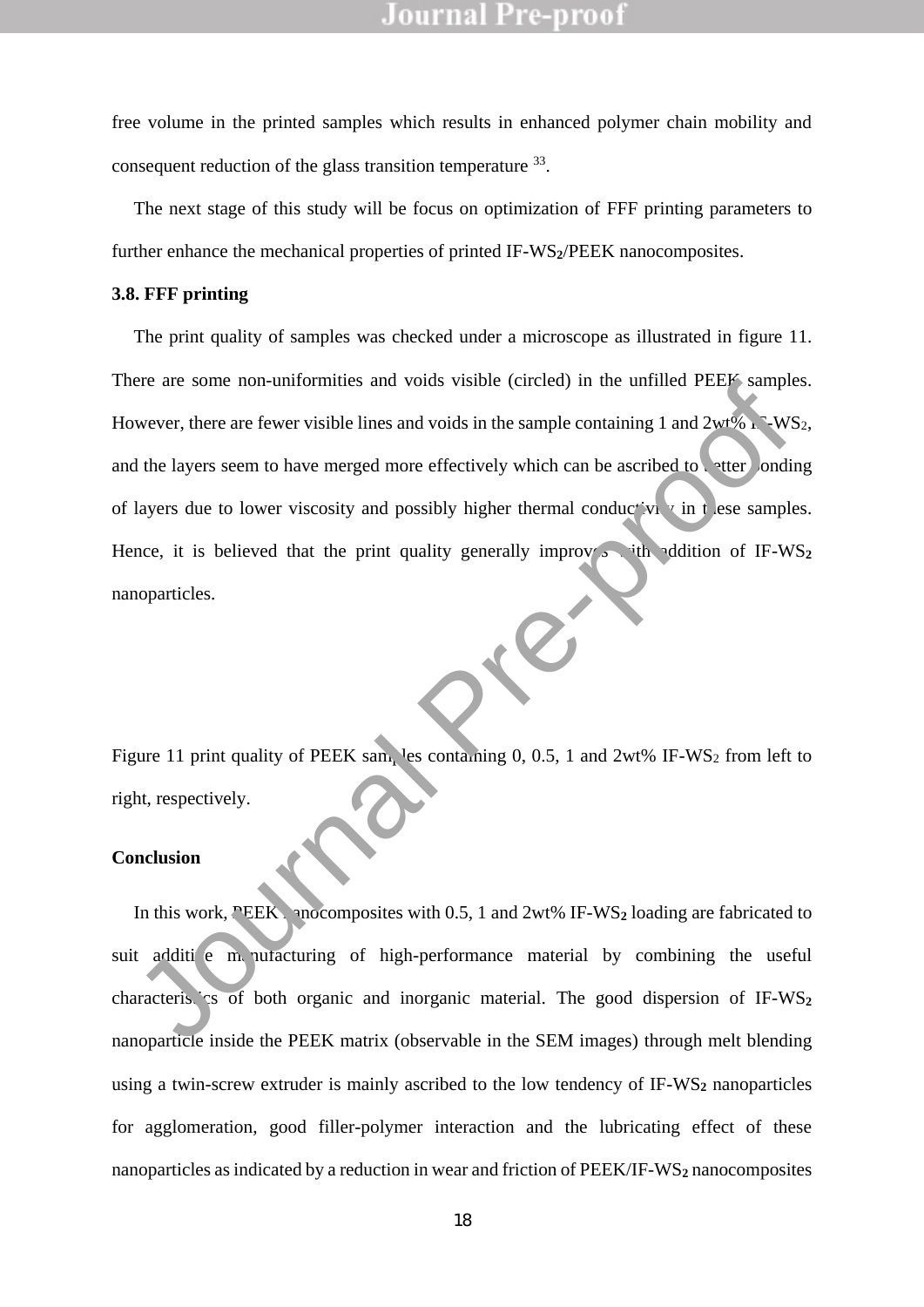compares to pure PEEK. TGA thermograms showed a substantial increase in PEEK degradation temperatures due to the incorporation of IF-WS2. Also, the DSC results indicated an increase in PEEK crystallization upon addition of IF-WS**<sup>2</sup>** nanoparticles with a maximum crystallinity of 44% achieved in the sample containing 1wt% IF-WS**<sup>2</sup>** due to better dispersion of nanoparticles in this sample. It was shown that incorporation of 1wt% and 2wt% IF-WS**<sup>2</sup>** can reduce the melt viscosity and improve print quality as demonstrated by microscopy images. The mechanical properties of the solid ((• ) were also improved due to the reinforcing effect of IF-WS<sub>2</sub> as well as increased crystallinity for injection moulded and printed samples. The higher mechanical properties of injection moulded samples compared to FFF printed samples was attributed to better dispersion, higher crystallinity and enhanced packing  $\epsilon$  foll ner chains in these samples. Hence, it can be concluded that incorporation of  $\mathbb{F}^1$ , S<sub>2</sub> into PEEK can facilitate the FFF processing of PEEK through improved melt rheology, while enhancing its final mechanical and thermal properties. Details of  $F\overline{F}$  p rameter optimisation and final properties of IF-WS<sub>2</sub>/PEEK nanocomposite w<sub>1</sub> be reported in a subsequent paper. The mechanical properties of the solid ((\*) were also improved due to the tentotency errect<br>H<sup>2</sup>-WS<sub>2</sub> as well as increased crystallinity for injection moulded and primed samples. The high<br>mechanical properties of injecti

#### **Acknowledgements**

The authors wish to thank the LPS C is funding for this research under grant reference **EP/N034783/1** Novel high performance polymeric composite materials for additive manufacturing of multigunctional components.

We also wish to the  $nk$  Professors Yanqui Zhu and Dr Bahareh Yazdani of the University of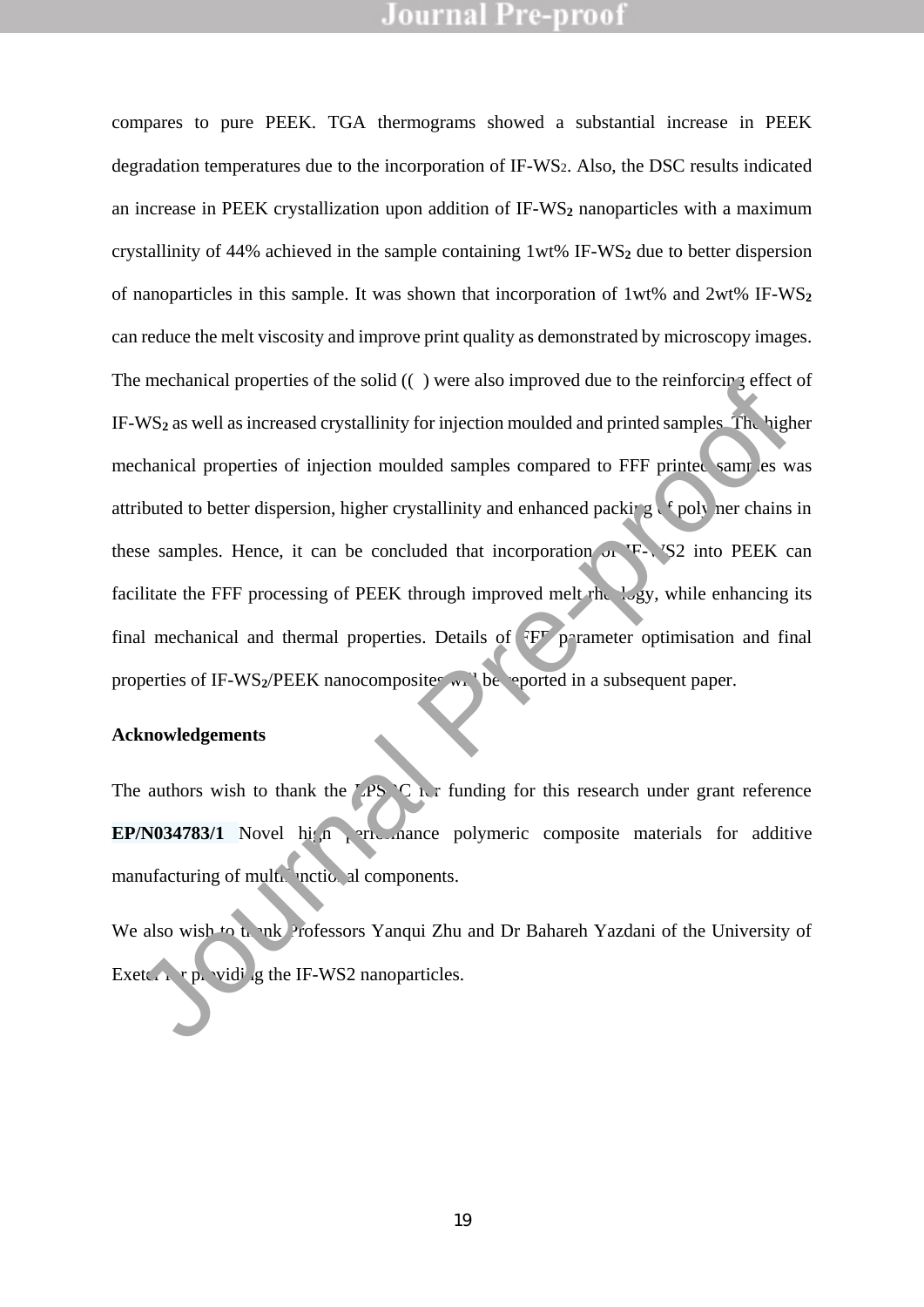#### **REFERENCES**

1. Brenken B, Barocio E, Favaloro A, Kunc V, Pipes RB. Fused filament fabrication of fiberreinforced polymers: A review. *Additive Manufacturing*. 2018;21:1-16.

2. Arif M, Kumar S, Varadarajan K, Cantwell W. Performance of biocompatible PEEK processed by fused deposition additive manufacturing. *Mater Des.* 2018;146:249-2

3. Berretta S, Davies R, Shyng Y, Wang Y, Ghita O. Fused deposition modelling of high temperature polymers: Exploring CNT PEEK composites. *Polym Test.* 2017;63:151-262.

4. Gonçalves J, Lima P, Krause B, et al. Electrically con uctive polyetheretherketone nanocomposite filaments: From production to fused deposition modeling. *Polymers*. 2018;10(8):925.

5. Aho J, Bøtker JP, Genina N, Edinger M, Arrivast L, Rantanen J. Roadmap to 3D-printed oral pharmaceutical dosage forms: Feedstock filament properties and characterization for fused deposition modeling. *J Pharm S* $\left(1, 2, 1\right)$   $\cdot$  108(1):26-35. ocessed by fused deposition additive manufacturing. *Mater Des.* 2018;146:249-2<sup>5</sup>9.<br>
Berretta S, Davies R, Shyng Y, Wang Y, Ghita O. Fused deposition mot lling of hipperature polymers: Exploring CNT PEEK composites. *Poly* 

6. Zhao F, Li D, Jin Z. Preliminary investigation of poly-ether-ether-ketone based on fused deposition modeling for medical applications. *Materials*. 2018;11(2):288.

7. Ngu<sub>y</sub> n  $\Lambda$ , B wland CC, Naskar AK. A general method to improve 3D-printability and inter-layer a hesion in lignin-based composites. *Applied Materials Today*. 2018;12:138-152.

8. Forster AM, Forster AM. *Materials testing standards for additive manufacturing of polymer materials: State of the art and standards applicability.* US Department of Commerce, National Institute of Standards and Technology; 2015.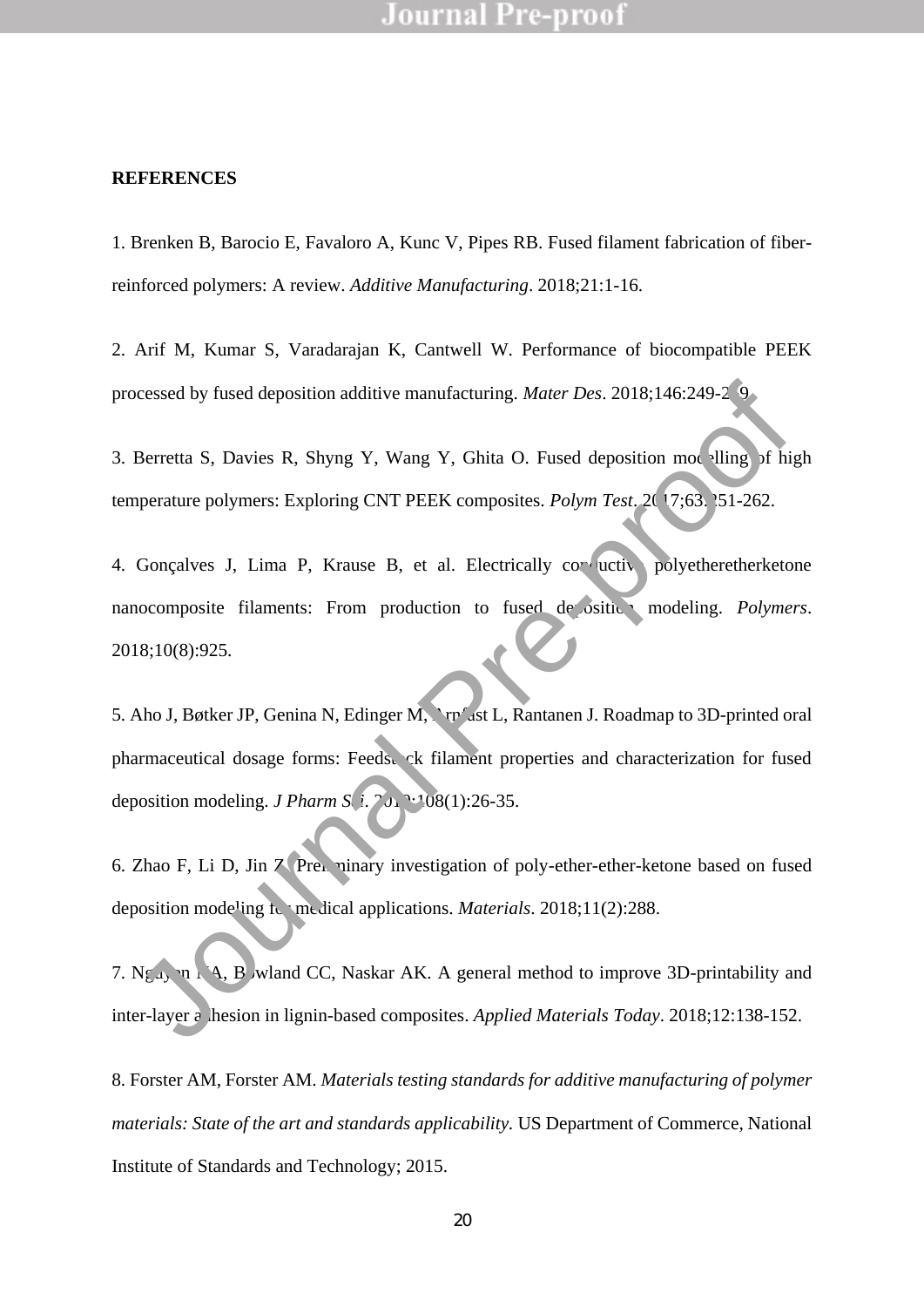9. Khaliq MH, Gomes R, Fernandes C, Nóbrega J, Carneiro OS, Ferrás LL. On the use of high viscosity polymers in the fused filament fabrication process. *Rapid Prototyping Journal*. 2017;23(4):727-735.

10. Wang N, Yang Z, Wang Y, et al. Interface and properties of inorganic fullerene tungsten sulphide nanoparticle reinforced poly (ether ether ketone) nanocomposites. *Results in physics*. 2017;7:2417-2424.

11. de Leon AC, Chen Q, Palaganas NB, Palaganas JO, Manapat J, Advincula RC. High performance polymer nanocomposites for additive manufacturing applications. *React Funct Polym*. 2016;103:141-155.

12. Rinaldi M, Ghidini T, Cecchini F, Brandao A, Nanni F. Additive layer manufacturing of poly (ether ether ketone) via FDM. *Composites Part B: Engineering*. 2018;145:162-172.

13. Cicala G, Latteri A, Del Curto B, Lo Russo A, Reca G, Farè S. Engineering thermoplastics for additive manufacturing: A critical perspective with experimental evidence to support functional applications. *Journal of applied biomaterials & functional materials*. 2017;15(1):10-18. 3. de Leon AC, Chen Q, Palaganas NB, Palaganas JO, Manapat J, Advincula Re Hightermance polymer nanocomposites for additive manufacturing application. Rea. Fundow, 2016;103:141-155.<br>
1. Rinaldi M, Ghidini T, Cecchini F, Br

 $145kS0$ \$,( \*UR X(HWDO(IIHFWRISODVWLFLHUVRQPHOWSURFHVVDELOLWDQ properties of PHB. *Journal of Optoelectronics and Advanced Materials*. 2015;17(11-12):1778-1784.

15. Merz  $F$ , Nielsen L, Buchdahl R. Influence of molecular weight on the properties of polystyrene. *Industrial & Engineering Chemistry*. 1951;43(6):1396-1401.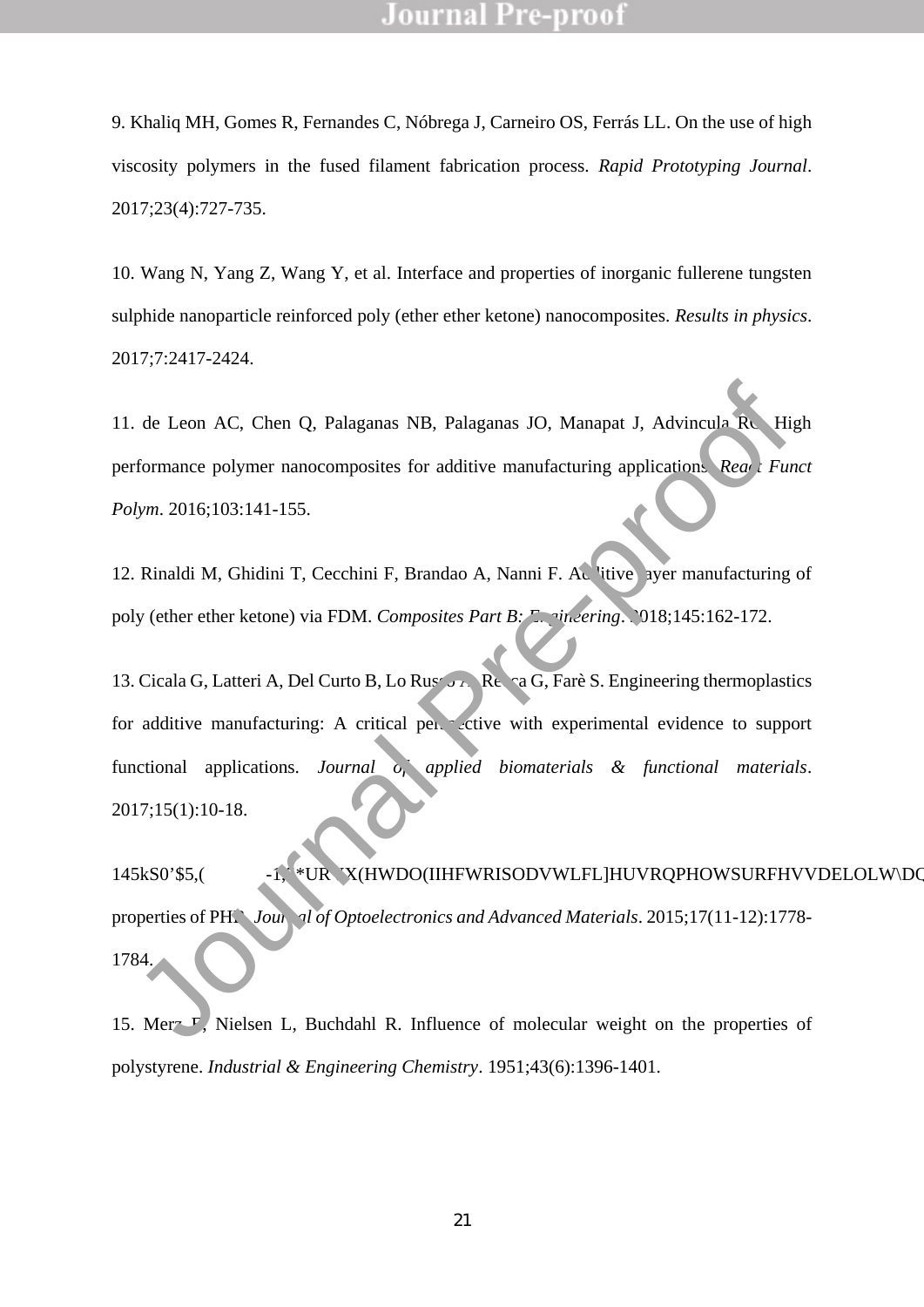6LPü ' 6WRMDQRYLü '% .RMYLü \$ HW DO ,QRUJDQLF IXOHUQ -like IF-WS2/PVB

nanocomposites of improved thermo-mechanical and tribological properties. *Mater Chem Phys*. 2016;184:335-344.

17. Yang H, Liu S, Li J, Li M, Peng G, Zou G. Synthesis of inorganic fullerene-like WS2 nanoparticles and their lubricating performance. *Nanotechnology*. 2006;17(5):1512.

18. Hou X, Shan C, Choy K. Microstructures and tribological properties of PEEK-based nanocomposite coatings incorporating inorganic fullerene-like nanoparticles. *Surface and Coatings Technology*. 2008;202(11):2287-2291.

1DIIDNK0tH] -Pascual AM, Marco C, Gómez MA, Jiménez I. Vover melt-processable poly (ether ether ketone)(PEEK)/inorganic fullerene-like W  $\,$  2 na oparticles for critical applications. *The Journal of Physical Chemistry B.* 2010;<sup>11</sup>4(35):114<sup>4</sup>-11453.

20. Díez-Pascual AM, Naffakh M, Marco C, Elis Gómez-Fatou MA, High-performance nanocomposites based on polyetherketones. *Progress in Materials Science*. 2012;57(7):1106-1190.

21. Díez-Pascual AM, Naff KL M, Marco C, Ellis G. Rheological and tribological properties of carbon nanotube/thenoplastic nanocomposites incorporating inorganic fullerene-like WS2 nanoparticles. *The Journal of Physical Chemistry B.* 2012;116(27):7959-7969. A shall C, Choy K. Microstructures and thotographyperities of *FPER-088*<br>
nocomposite coatings incorporating inorganic fullerene-like nanoparticles. Surface a<br>
notings *Technology*. 2008;202(11):2287-2291.<br>
DIDNK00HI -Pas

22. Naft,  $\mathbf{h} \in \mathbb{R}$  ez-Pascual AM. Thermoplastic polymer nanocomposites based on inorganic fullerence  $\mathbb{H}^1$  e nanoparticles and inorganic nanotubes. *Inorganics*. 2014;2(2):291-312.

23. Li L, Sun Q, Bellehumeur C, Gu P. Investigation of bond formation in FDM process. *Solid Freeform Fabrication Proceedings,(403)*. 2002;400407.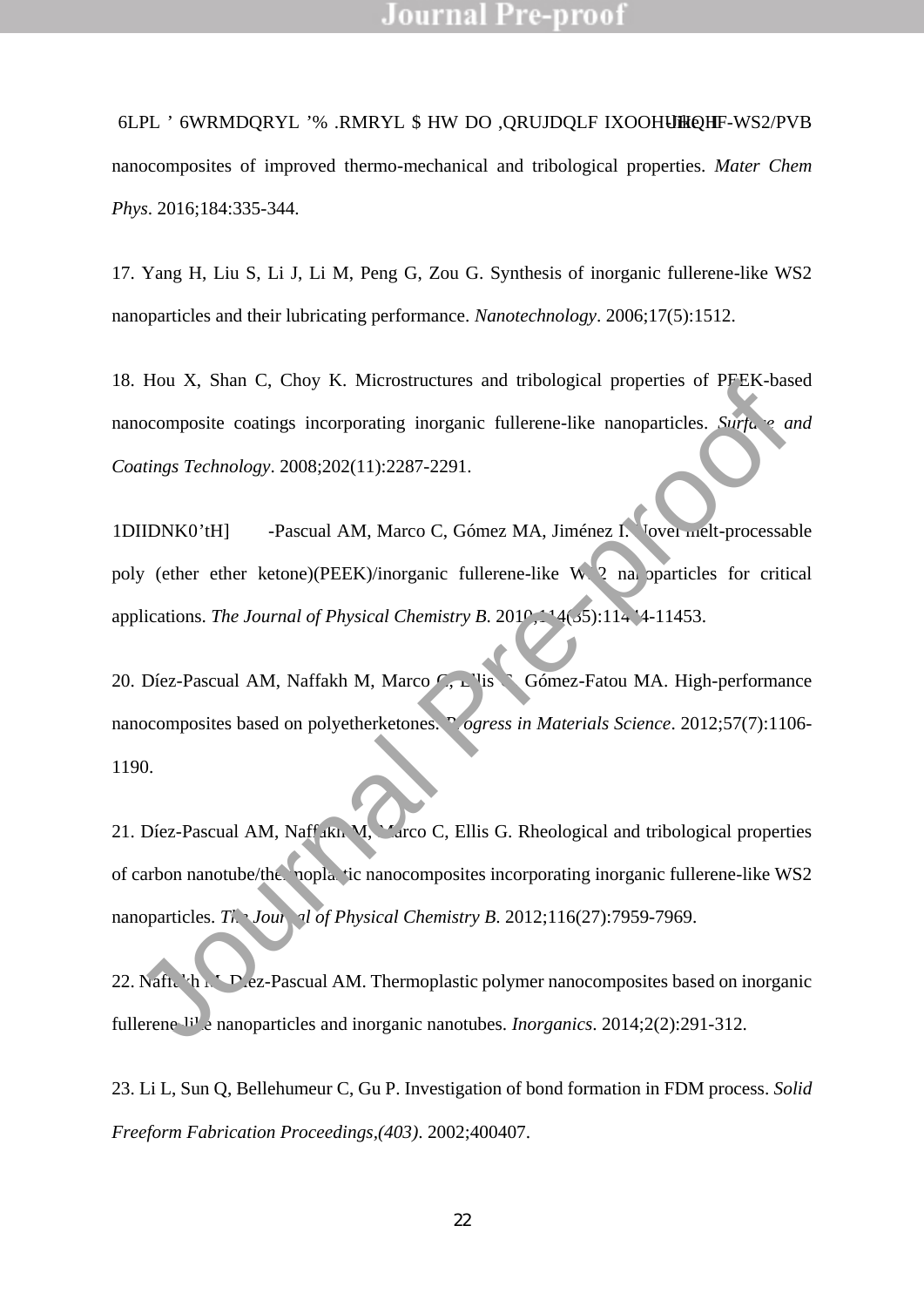24. Tardif X, Pignon B, Boyard N, et al. Experimental study of crystallization of PolyEtherEtherKetone (PEEK) over a large temperature range using a nano-calorimeter. *Polym Test*. 2014;36:10-19.

25. Sampaio M, Buciumeanu M, Henriques B, Silva FS, Souza J, Gomes J. Comparison between PEEK and Ti6Al4V concerning micro-scale abrasion wear on dental applications. *journal of the mechanical behavior of biomedical materials*. 2016;60:212-219.

26. Fayose F, Huan Z. Energy consumption and efficiency in single screw extrusion processing of selected starchy crops. 2015;30(3):375 - 392.

27. Williams J. Particle toughening of polymers by plastic void growth. *Composites Sci Technol*. 2010;70(6):885-891.

28. Díez-Pascual AM, Naffakh M, Gómez-Fatou MA. Me na rical and electrical properties of novel poly (ether ether ketone)/carbon and tube inorganic fullerene-like WS2 hybrid nanocomposites: Experimental measurements and theoretical predictions. *Mater Chem Phys.* 2011;130(1-2):126-133. Explore F, Huan Z. Energy consumption and efficiency in single screw extrusion process<br>
selected starchy erops. 2015;30(3):375 - 392.<br>
Williams J. Particle toughening of polymers by plastic void is with composites :<br>
chno

29. Zhang M, Guo B, Xu J. A review on polymer crystallization theories. *Crystals*. 2016;7(1):4.

30. Righetti M. Cry tallization of polymers investigated by temperature-modulated DSC. *Materials.* 2017;<sup>10</sup>(42.

31. Ratoi M, Niste VB, Walker J, Zekonyte J. Mechanism of action of WS 2 lubricant nanoadditives in high-pressure contacts. *Tribology letters*. 2013;52(1):81-91.

32. Peyser P, Bascom WD. Effect of filler and cooling rate on the glass transition of polymers. *Journal of Macromolecular Science, Part B: Physics*. 1977;13(4):597-610.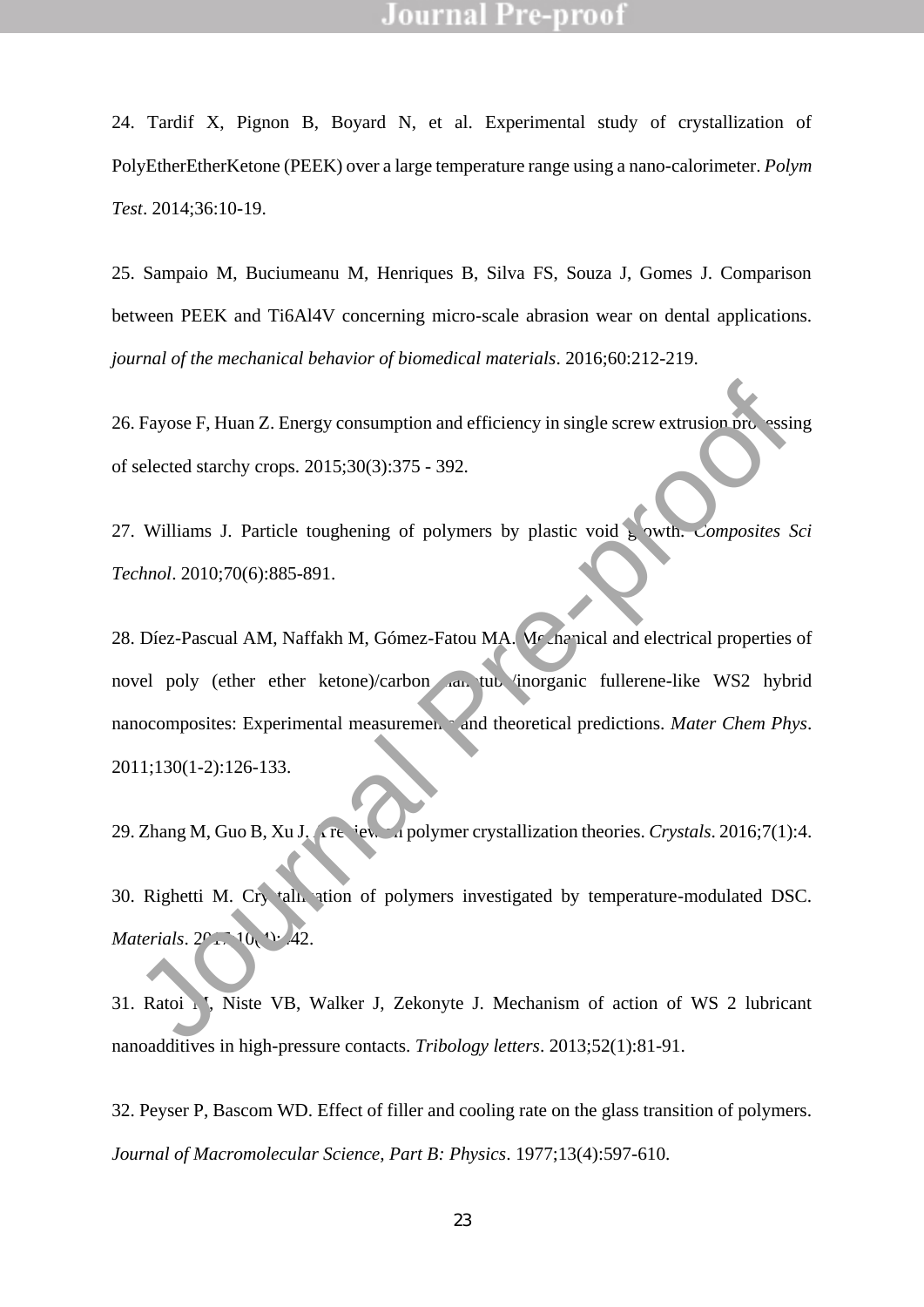33. Rajesh J, Soulestin J, Lacrampe M, Krawczak P. Effect of injection molding parameters on nanofillers dispersion in masterbatch based PP-clay nanocomposites. *EXPRESS polymer Letters*. 2012;6(3):237-248.

Journal Pre-proof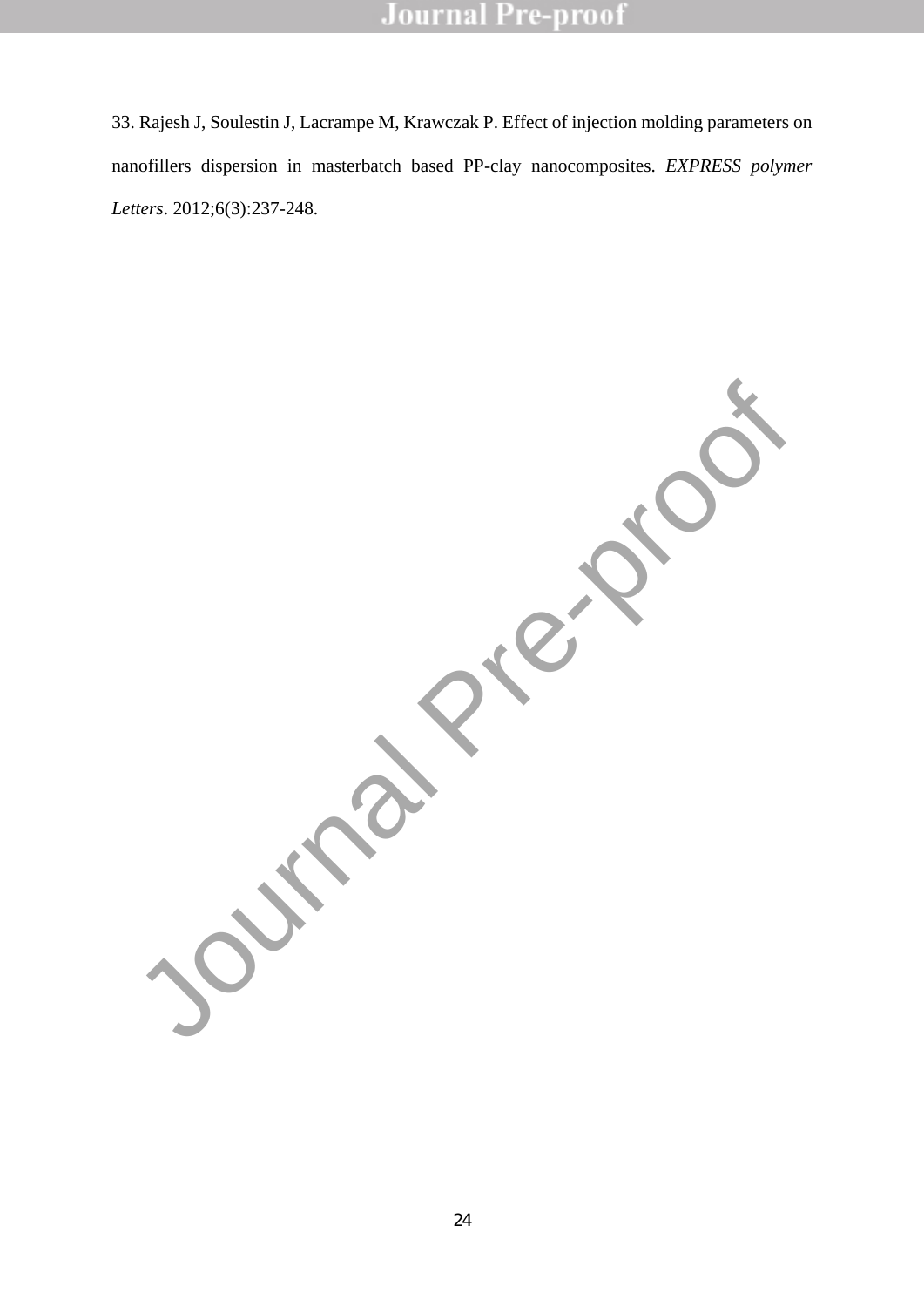### **Figure Captions**

Figure 1 Screw design used for processing of PEEK/IF-WS<sub>2</sub> filaments

Figure 2 Specific Mechanical Energy (SME) for compounding of PEEK and IFWS2/PEEK nanocomposites

Figure 3 SEM images of PEEK nanocomposites containing a) 0.5wt%, b) 1wt% c) 2wt% IF-

WS2, d) EDX mapping and e) EDX analysis of sample containing 0.5wt% IF-WS<sub>2</sub>

Figure 4 Impact strength of PEEK samples containing various amounts of IF-WS<sup>2</sup>

Figure 5 Variation of sample weight with temperature for PEEK samples with  $0, 0$ , 1 and

2wt% IF-WS<sup>2</sup>

Figure 6 a) changes in crystallinity (%) and b) crystallization temperature vs IF-WS<sub>2</sub> content Figure 7 a) Static and dynamic coefficient of friction and b) we rate for PEEK samples containing different loadings of IF-WS<sup>2</sup> WS2, d) EDX mapping and e) EDX analysis of sample containing 0.5wt% IF-WS2<br>
Figure 4 Inpact strength of PEEK samples containing various amounts of IF-WS-<br>
Figure 5 Variation of sample weight with temperature for PEEK sampl

Figure 8 shear viscosity versus shear rate  $f$   $\Gamma$  EK amples containing different amounts of IF-WS<sup>2</sup>

 $\Box$ 

PEEK samples

#### $)$  Mb  $\blacksquare$

samples

Figure 11 print yia. of PEEK samples containing 0, 0.5, 1 and 2wt% IF-WS<sub>2</sub> from left to